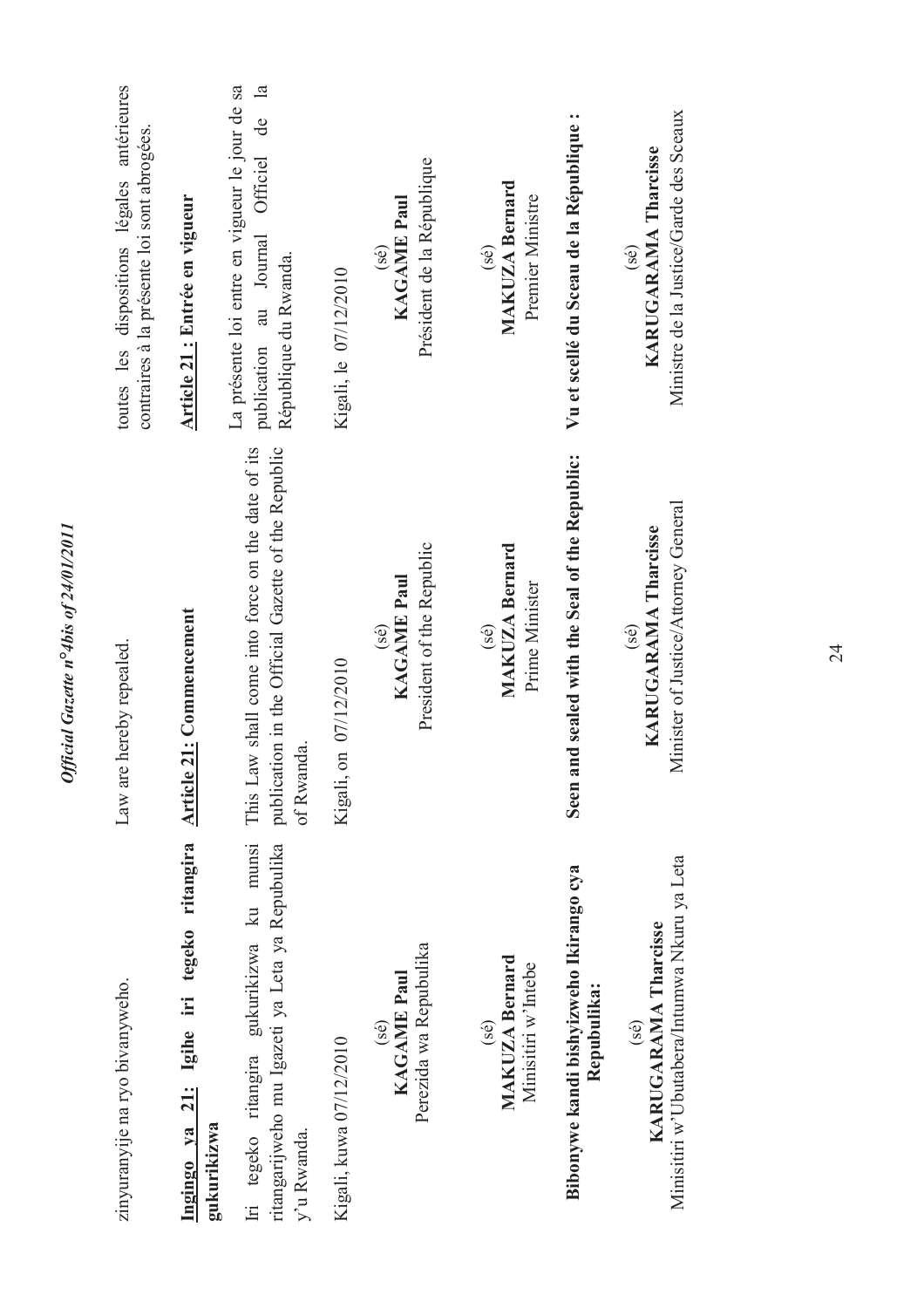| LOI N°44/2010 DU 07/12/2010 PORTANT<br>$\mathbf{M}$<br>$\overline{A}$ U<br>MISSION, SON ORGANISATION ET SON<br>RWANDA (REB) ET DETERMINANT SA<br>CREATION DE L'OFFICE POUR<br>PROMOTION DE L'EDUCATION<br>FONCTIONNEMENT                                                         | <u>TABLE DE MATIERES</u> | <b>DISPOSITIONS</b><br><b>CHAPITRE PREMIER:</b><br><b>GENERALES</b>      | Article premier : Objet de la présente loi | Article 2 : Siège de REB       | <b>CHAPITRE II: ATTRIBUTIONS DE REB</b>                        | <b>Article 3: Attributions de REB</b>     | CHAPITRE III : ORGANE DE TUTELLE<br>DU REB ET SA CATEGORIE                                                        | Article 4: Organe de tutelle de REB et sa<br>catégorie                  | E<br>CHAPITRE IV: ORGANISATION<br>FONCTIONNEMENT DE REB                                  |
|----------------------------------------------------------------------------------------------------------------------------------------------------------------------------------------------------------------------------------------------------------------------------------|--------------------------|--------------------------------------------------------------------------|--------------------------------------------|--------------------------------|----------------------------------------------------------------|-------------------------------------------|-------------------------------------------------------------------------------------------------------------------|-------------------------------------------------------------------------|------------------------------------------------------------------------------------------|
| 07/12/2010<br>ESTABLISHING RWANDA EDUCATION<br><b>AND</b><br>BOARD (REB) AND DETERMINING ITS<br><b>ORGANISATION</b><br>5H<br>N°44/2010<br><b>FUNCTIONING</b><br>MISSION,<br>LAW                                                                                                  | <b>TABLE OF CONTENTS</b> | <b>GENERAL</b><br>ONE:<br>PROVISIONS<br><b>CHAPTER</b>                   | <b>Article One: Purpose of this Law</b>    | Article 2: Head office of REB  | $\overline{O}$ F<br>CHAPTER II: RESPONSIBILITIES<br><b>REB</b> | <b>Article 3: Responsibilities of REB</b> | <b>SUPERVISING</b><br>AND ITS<br><b>REB</b><br>$\overline{0}$<br>Ë<br>AUTHORITY<br>EGORY<br><b>CHAPTER</b><br>CAT | <b>Article 4: Supervising authority of REB and</b><br>its category      | <b>AND</b><br><b>ORGANISATION</b><br><b>CTIONING OF REB</b><br><b>CHAPTER IV:</b><br>FUN |
| <b>IKIGO</b><br>INSHINGANO,<br><b>IMBERE</b><br>(REB)<br><b>KUWA</b><br>IMITERERE N'IMIKORERE BYACYO<br><b>RWANDA</b><br><b>RYO</b><br><b>RISHYIRAHO</b><br>GUTEZA<br>N°44/2010<br>ЛU<br><b>RIKANAGENA</b><br><b>GISHINZWE</b><br><b>ITEGEKO</b><br>07/12/2010<br><b>UBUREZI</b> | <b>ISHAKIRO</b>          | <b>INGINGO</b><br><b>MBERE:</b><br>WA<br><b>RUSANGE</b><br><b>JMUTWE</b> | Ingingo ya mbere: Icyo iri tegeko rigamije | Ingingo ya 2: Icyicaro cya REB | UMUTWE WA II : INSHINGANO ZA REB                               | Ingingo ya 3: Inshingano za REB           | <b>URWEGO</b><br>RUREBERERA REB N'ICYICIRO IRIMO<br>Ë<br>$\mathbf{W} \mathbf{A}$<br><b>UMUTWE</b>                 | <b>REB</b><br>rureberera<br>Urwego<br>Ingingo ya 4:<br>n'icyiciro irimo | IMITERERE<br>N'IMIKORERE BYA REB<br>IV:<br>WA<br><b>UMUTWE</b>                           |

Official Gazette nº4bis of 24/01/2011 *Official Gazette n***°***4bis of 24/01/2011*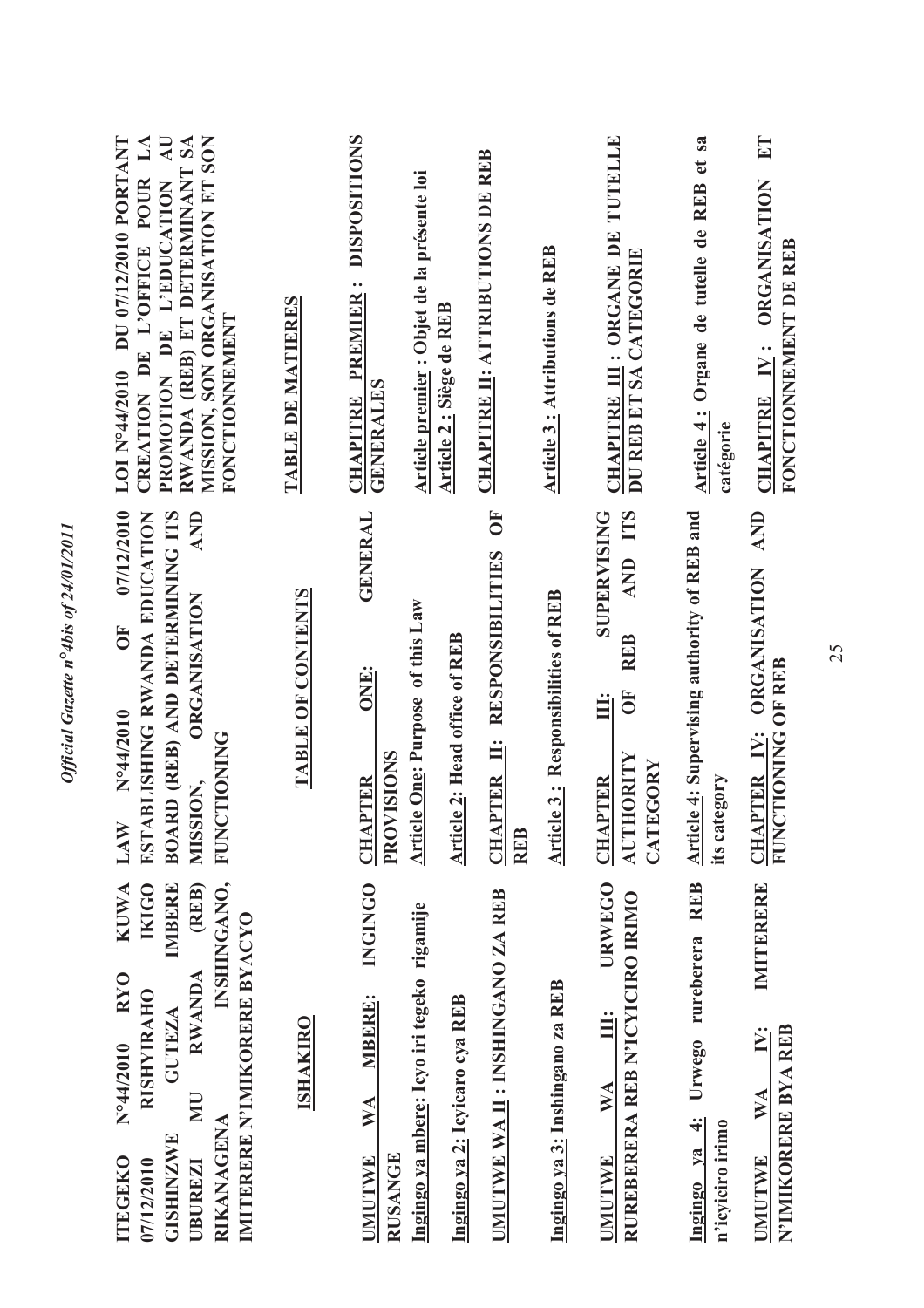| Ingingo ya 5: Inzego z'Ubuyobozi za REB                                                                           | <b>Article 5: Management organs of REB</b>                                                                                     | Article 5: Organes de direction de REB                                                                                           |
|-------------------------------------------------------------------------------------------------------------------|--------------------------------------------------------------------------------------------------------------------------------|----------------------------------------------------------------------------------------------------------------------------------|
| Icyiciro cya mbere: Inama y'Ubuyobozi                                                                             | <b>Section one: Board of Directors</b>                                                                                         | Section première : Conseil d'Administration                                                                                      |
| Ingingo ya 6: Inama y Ubuyobozi ya REB                                                                            | <b>Article 6: Board of Directors of REB</b>                                                                                    | Article 6: Conseil d'Administration de REB                                                                                       |
| Ingingo ya 7: Ibigenerwa abagize Inama<br>y'Ubuyobozi bitabiriye inama                                            | Article 7: Sitting allowances for members of<br>the Board of Directors                                                         | Article 7: Jetons de présence des membres<br>du Conseil d'Administration                                                         |
| Ingingo ya 8: Ibitabangikanywa no kuba mu<br>Nama y'Ubuyobozi                                                     | with<br>membership of the Board of Directors<br>Incompatibilities<br>$\ddot{\mathbf{z}}$<br>Article                            | Article 8 : Incompatibilités avec la fonction<br>de membre du Conseil d'Administration                                           |
| <u>Icyiciro cya 2:</u> Ubuyobozi Bukuru                                                                           | <b>Section 2: General Directorate</b>                                                                                          | <b>Section 2: Direction Générale</b>                                                                                             |
| Abagize Ubuyobozi Bukuru<br>Ingingo ya 9:<br>bwa REB                                                              | General<br>Article 9: Composition of the<br>Directorate of REB                                                                 | Article 9: Composition de la Direction<br>Générale de REB                                                                        |
| Ingingo ya 10: Sitati igenga abakozi ba REB<br>Bukuru<br>Ubuyobozi<br>abagize<br>n'abakozi ba REB<br>n'ibigenerwa | Article 10: Statute governing staff of REB<br>General<br>benefits of members of the<br>Directorate and the staff of REB<br>and | Article 10 : Statut du personnel de REB et<br><b>Direction</b><br>avantages des membres de la<br>Générale et du personnel de REB |
| imiterere<br>n'inshingano by'inzego z'imirimo za REB<br>Imikorere,<br>$\ddot{=}$<br>$1$<br>Ingingo                | <b>Article 11:</b> Functioning, organization and<br>responsibilities of organs of REB                                          | Article 11: Fonctionnement, organisation et<br>attributions des organes de REB                                                   |
| UMUTWE WA V: UMUTUNGO N'IMARI                                                                                     | AND<br>PROPERTY<br>ઞં<br><b>CHAPTER</b><br><b>FINANCE</b>                                                                      | $E$ <sup>T</sup><br>PATRIMOINE<br>ΣÏ<br>CHAPITRE<br><b>FINANCES</b>                                                              |
| <b>REB</b><br>W2<br>Umutungo<br><u>12:</u><br>n'inkomoko yawo<br>$1$<br>Ingingo                                   | Article 12: Property of REB and its source                                                                                     | <b>Article 12: Patrimoine de REB et ses sources</b>                                                                              |
| umutungo<br>Kwegurirwa<br>$\frac{13}{3}$<br>$\sqrt{a}$<br>Ingingo<br>w'ibigo                                      | Article 13: Transfer of property of public<br>institutions                                                                     | Article 13: Transfert du patrimoine des<br>établissements publics                                                                |

Official Gazette nº4bis of 24/01/2011 *Official Gazette n***°***4bis of 24/01/2011*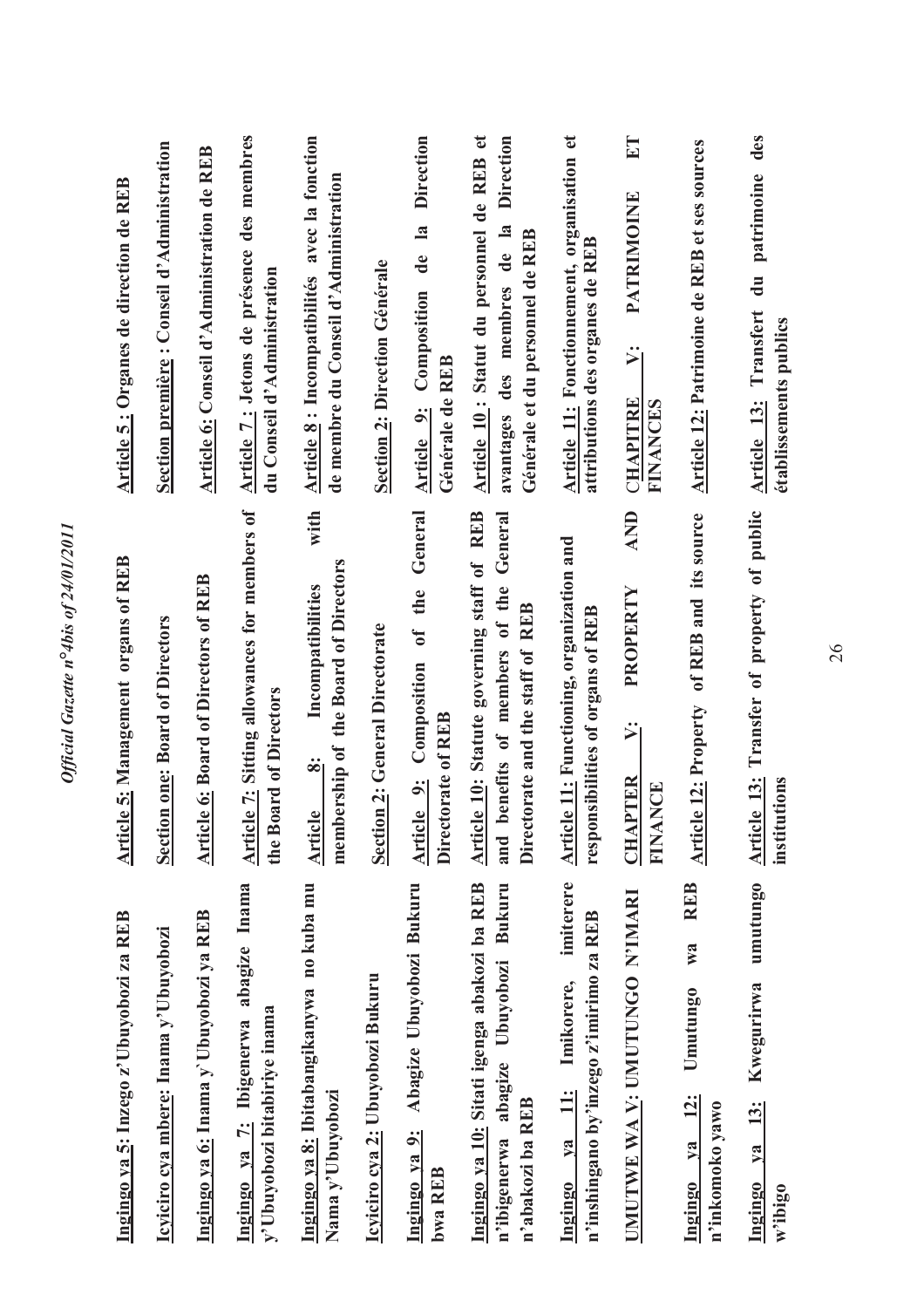| Ingingo ya 14: Imikoreshereze, imicungire<br>n'imigenzurire by'umutungo                                                       | Article 14: Use, management and audit of Article 14: Utilisation, gestion et audit du<br>the property              | patrimoine                                                               |
|-------------------------------------------------------------------------------------------------------------------------------|--------------------------------------------------------------------------------------------------------------------|--------------------------------------------------------------------------|
| n'imicungire<br>Ingingo ya 15: Iyemeza<br>by'ingengo y'imari ya REB                                                           | Article 15: Approval and management of Article 15: Adoption et gestion du budget du<br><b>budget of REB</b><br>the | <b>REB</b>                                                               |
| <b>Raporo</b><br><u>i6:</u><br>$v_{a}$<br>w'ibaruramari<br>Ingingo                                                            | y'umwaka Article 16: Annual financial report                                                                       | Article 16: Rapport annuel de l'exercice<br>comptable                    |
| <b>INGINGO</b><br>Z'INZIBACYUHO N'IZISOZA<br>WA<br><b>UMUTWE</b>                                                              | <b>AND</b><br>CHAPTER VI: TRANSITIONAL<br>FINAL PROVISIONS                                                         | <b>DISPOSITIONS</b><br>TRANSITOIRES ET FINALES<br>VI:<br><b>CHAPITRE</b> |
| Ingingo ya 17: Igihe cy'inzibacyuho                                                                                           | <b>Article 17: Transitional period</b>                                                                             | Article 17 : Période transitoire                                         |
| Ingingo ya 18: Itegurwa, isuzumwa n'itorwa<br>ry'iri tegeko                                                                   | and<br>consideration<br>Article 18: Drafting,<br>adoption of this Law                                              | et adoption<br>Article 18 : Initiation, examen<br>de la présente loi     |
| Ingingo ya 19: Ivanwaho ry'amategeko Article 19: Repealing provision<br>z'amategeko zinyuranyije n'iri<br>n'ingingo<br>tegeko |                                                                                                                    | <b>Article 19: Disposition abrogatoire</b>                               |
| Ingingo ya 20: Igihe iri tegeko ritangira<br>gukurikizwa                                                                      | <b>Article 20: Commencement</b>                                                                                    | Article 20 : Entrée en vigueur                                           |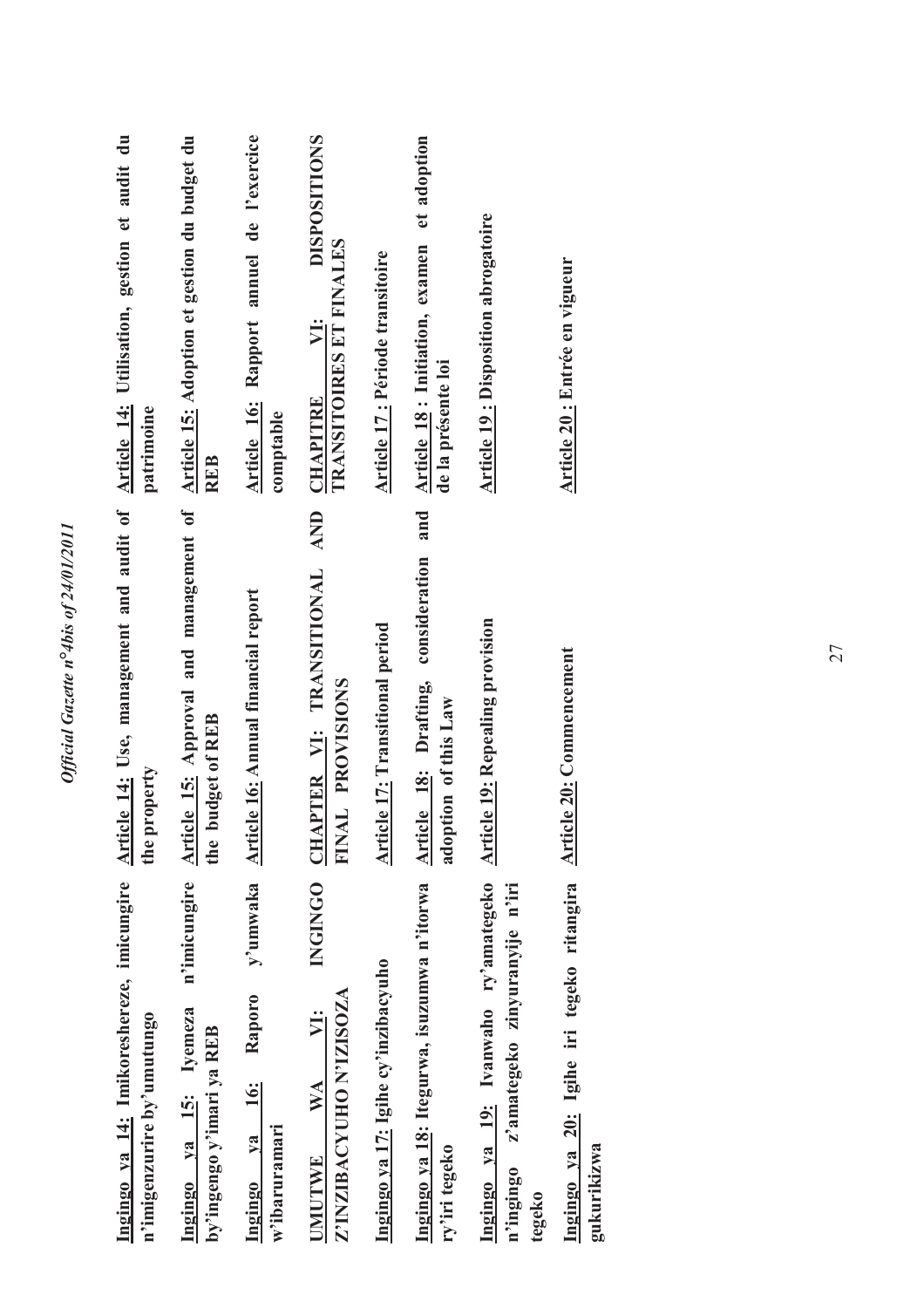| RWANDA (REB) ET DETERMINANT SES<br>ATTRIBUTIONS, SON ORGANISATION<br>$\overline{A}$ U<br>LOI N° 44/2010 DU 07/12/2010 PORTANT<br>$L\mathbf{A}$<br>CREATION DE L'OFFICE POUR<br>PROMOTION DE L'EDUCATION<br>ET SON FONCTIONNEMENT                            | Président de la République;<br>Nous, KAGAME Paul, | A ADOPTE ET NOUS<br>$E\mathbf{T}$<br>ORDONNONS QU'ELLE SOIT PUBLIEE<br>$\mathbf{\Sigma}$<br>$\mathbf{L}\mathbf{A}$<br>PROMULGUONS<br>TENEUR SUIT<br>DE<br>AU JOURNAL OFFICIEL<br>REPUBLIQUE DU RWANDA<br>LE PARLEMENT<br>SANCTIONNONS,<br>LOI DONT LA | LE PARLEMENT :            | La Chambre des Députés, en sa séance du 25<br>octobre 2010;    | Le Sénat, en sa séance du 20 octobre 2010;                | du 4 juin 2003 telle que révisée à ce jour,<br>Vu la Constitution de la République du Rwanda  |
|-------------------------------------------------------------------------------------------------------------------------------------------------------------------------------------------------------------------------------------------------------------|---------------------------------------------------|-------------------------------------------------------------------------------------------------------------------------------------------------------------------------------------------------------------------------------------------------------|---------------------------|----------------------------------------------------------------|-----------------------------------------------------------|-----------------------------------------------------------------------------------------------|
| OF07/12/2010<br>ORGANISATION<br>ESTABLISHING RWANDA EDUCATION<br>BOARD (REB) AND DETERMINING ITS<br>RESPONSIBILITIES,<br><b>FUNCTIONING</b><br>N°44/2010<br>LAW<br><b>AND</b>                                                                               | President of the Republic;<br>We, KAGAME Paul,    | PARLIAMENT HAS ADOPTED AND<br>THE OFFICIAL<br>OF THE REPUBLIC OF<br>FOLLOWING LAW AND ORDER IT BE<br>SANCTION, PROMULGATE THE<br>$\mathsf{K}$<br><b>PUBLISHED</b><br><b>GAZETTE</b><br><b>RWANDA</b><br>THE<br>WE                                     | PARLIAMENT:<br>THE.       | The Chamber of Deputies, in its session of 25<br>October 2010; | The Senate, in its session of 20 October 2010;            | Pursuant to the Constitution of the Republic of<br>Rwanda of 04 June 2003 as amended to date, |
| (REB)<br>INSHINGANO,<br><b>KUWA</b><br><b>IKIGO</b><br>IMBERE<br><b>IMITERERE N'IMIKORERE BYACYO</b><br><b>RYO</b><br>RWANDA<br><b>RISHYIRAHO</b><br>GUTEZA<br>N°44/2010<br><b>UN</b><br>RIKANAGENA<br>GISHINZWE<br><b>ITEGEKO</b><br>07/12/2010<br>UBUREZI | Twebwe, KAGAME Paul,<br>Perezida wa Repubulika;   | <b>AMATEGEKO</b><br>NONE NATWE DUHAMIJE,<br>KANDI DUTEGETSE KO RYANDIKWA<br>YA<br>DUTANGAJE ITEGEKO RITEYE RITYA<br>LETA<br>REPUBULIKA Y'U RWANDA<br>$Y\!A$<br><b>ISHINGA</b><br><b>IGAZETI</b><br>YEMEJE<br><b>INTEKO</b><br>NU                      | INTEKO ISHINGA AMATEGEKO: | Umutwe w'Abadepite, mu nama yawo yo kuwa<br>25 Ukwakira 2010;  | Umutwe wa Sena, mu nama yawo yo kuwa 20<br>Ukwakira 2010; | Ishingiye ku Itegeko Nshinga rya Repubulika<br>y'u Rwanda ryo kuwa 04 Kamena 2003 nk'uko      |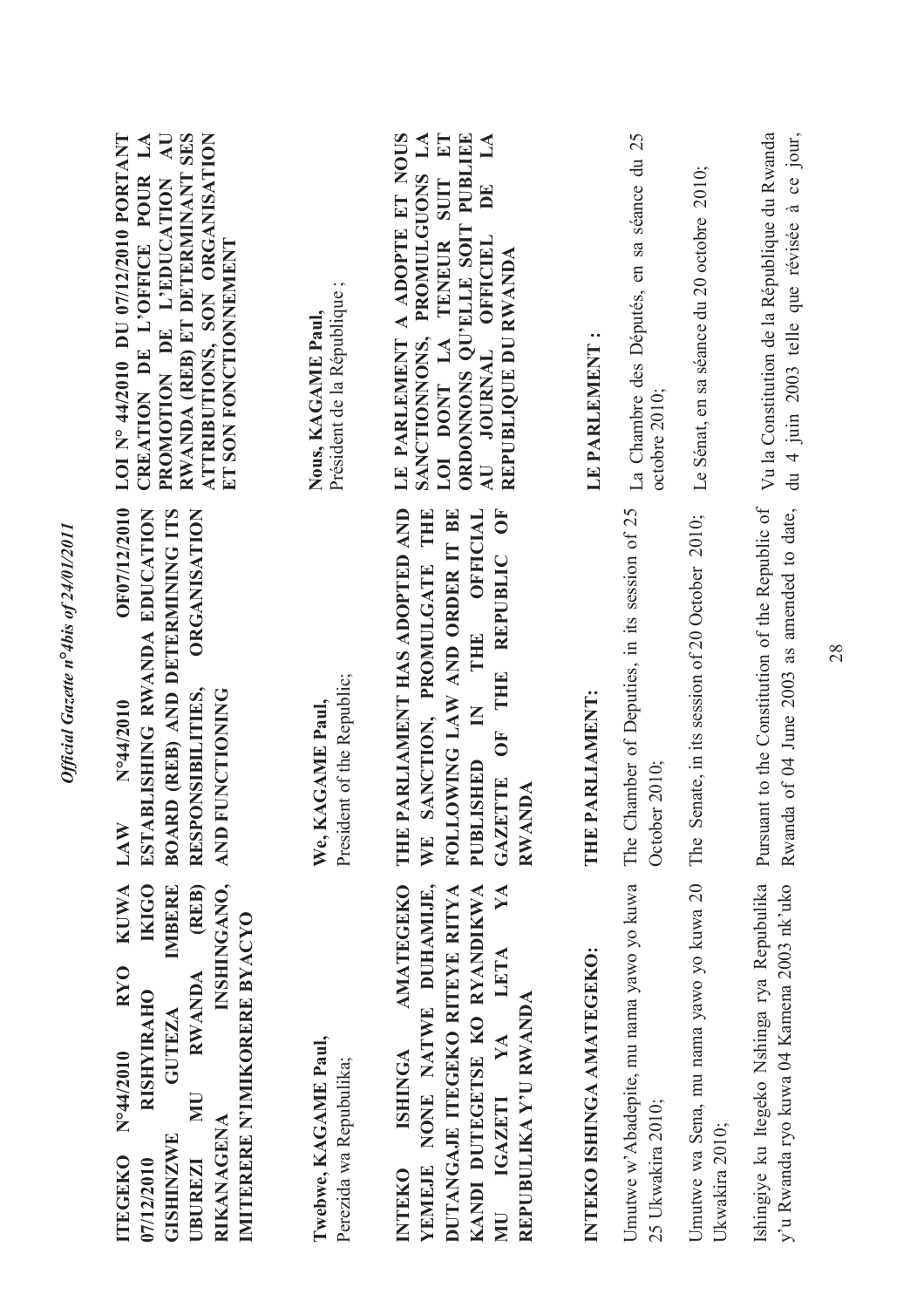| ryavuguruwe kugeza ubu, cyane cyane mu<br>ngingo zaryo, iya 40, iya 62, iya 66, iya 67, iya                                                                                                                                                          | especially in Articles 40, 62, 66, 67, 88, 89, 90,<br>92,93, 94, 95, 108, 113, 118, 183 and 201;                                                                                                                          | 89, 90, 92, 93, 94, 95, 108, 113, 118, 183 et<br>spécialement en ses articles 40, 62, 66, 67, 88,                                                                                                                                                                   |
|------------------------------------------------------------------------------------------------------------------------------------------------------------------------------------------------------------------------------------------------------|---------------------------------------------------------------------------------------------------------------------------------------------------------------------------------------------------------------------------|---------------------------------------------------------------------------------------------------------------------------------------------------------------------------------------------------------------------------------------------------------------------|
| 88, iya 89, iya 90, iya 92, iya 93, iya 94, iya 95,<br>iya 108, iya 113, iya 118, iya 183 n'iya 201;                                                                                                                                                 |                                                                                                                                                                                                                           | 201;                                                                                                                                                                                                                                                                |
| ryo kuwa 21/12/2009 rishyiraho amategeko<br>Ishingiye ku Itegeko Ngenga n° 06/2009/OL<br>rusange yerekeye Ibigo bya Leta;                                                                                                                            | Pursuant to the Organic Law n° 06/2009/OL of<br>21/12/2009 establishing General Provisions<br>governing Public Institutions;                                                                                              | Vu la Loi Organique nº 06/2009/OL du<br>portant dispositions générales<br>applicables aux Etablissements Publics;<br>21/12/2009                                                                                                                                     |
| Ishingiye ku Itegeko Ngenga nº 20/2003 ryo<br>kuwa 03/08/2003 rigena imiterere y'Uburezi;                                                                                                                                                            | Pursuant to the Organic Law nº 20/2003 of Vu la Loi Organique nº 20/2003 du 03/08//2003<br>03/08/2003 organizing Education;                                                                                               | portant organisation de l'Education;                                                                                                                                                                                                                                |
| Isubiye ku Itegeko n° 19/2001 ryo kuwa<br>$\lim_{y \to 0}$ $\lim_{y \to 0}$<br>Leta mu Mashuri<br>Ishinzwe Ibizamini bya<br>12/3/2001 rishyiraho<br>Abanza n'Ayisumbuye;                                                                             | of<br>and<br>12/3/2001 establishing the Rwanda National<br>n°19/2001<br>Examinations Council for Primary<br>reviewed Law<br>Secondary Education;<br>Having                                                                | portant création du Conseil National des<br>Examens Officiels du degré Primaire et<br>Revu la Loi nº 19/2001 du 12/03/2001<br>Secondaire;                                                                                                                           |
| Isubiye ku Itegeko n°50/2006 ryo kuwa<br>n'imikorere by'Ikigo cy'Igihugu<br>05/10/2006 rishyiraho rikanagena inshingano,<br>Banyeshuri<br>b'Abanyarwanda biga mu Mashuri Makuru no<br>$\overline{\mathbf{z}}$<br>Gucunga Buruse (SFAR);<br>Inguzanyo | responsibilities, organization and functioning of<br>Having reviewed Law n°50/2006 of 05/10/2006<br>the<br>Student Financing Agency of Rwanda (SFAR);<br>determining<br>and<br>establishing                               | Revu la Loi nº 50/2006 du 05/10/2006 portant<br>$\sigma$<br>fonctionnement de l'Agence de Gestion de<br>Financement des Etudes aux Etudiants<br>Supérieur et de<br>organisation<br>Gestion des Bourses (SFAR)<br>création, attributions,<br>Rwandais d'Enseignement |
| Isubiye ku Itegeko nº 36/2007 ryo kuwa<br>imikorere n'ububasha by'Inama y'Igihugu<br>imiterere,<br>Ishinzwe Ibizamini bya Leta mu Mashuri<br>02/09/2007 rigena inshingano,<br>Abanza n'Ayisumbuye;                                                   | $0f$<br>organization, functioning and powers of<br>02/09/2007 determining the responsibilities,<br>National Examinations Council for Primary and<br>36/2007<br>$n^{\circ}$<br>Having reviewed Law<br>Secondary Education; | Revu la Loi nº 36/2007 du 02/09/2007 portant<br>missions, organisation, fonctionnement et<br>pouvoirs du Conseil National des Examens<br>Officiels du degré Primaire et Secondaire;                                                                                 |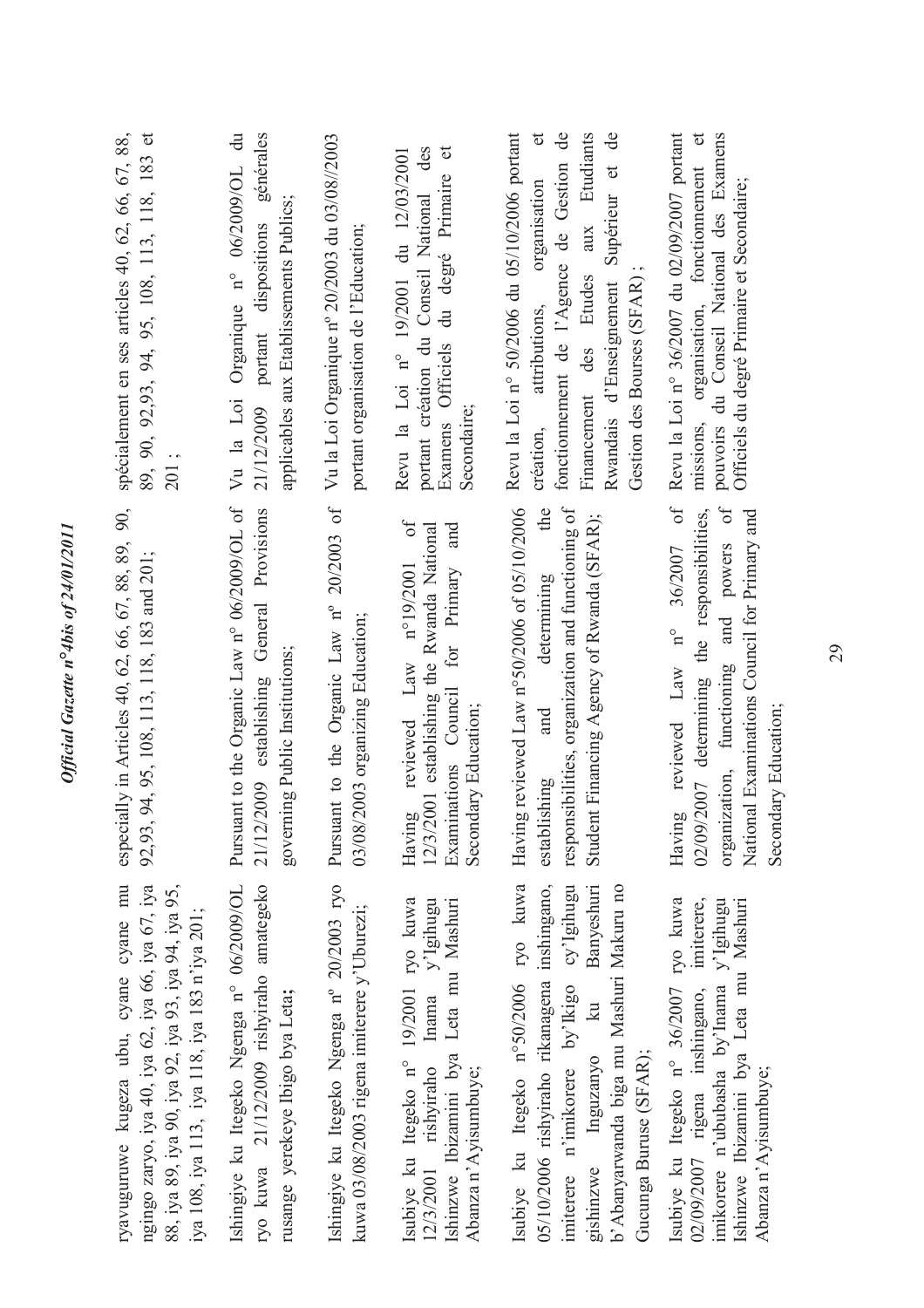| également ses attributions, son organisation et<br>rigena kandi inshingano, imiterere n'imikorere                                                                                                                                                                                                       | Revu la Loi nº 43/2007 du 10/09/2007 portant<br>$\mathrm{d}\mathrm{e}$<br>ses missions,<br>Article premier : Objet de la présente loi<br>Générale<br>des Programmes Pédagogiques (NCDC);<br>organisation et fonctionnement;<br>l'Education et déterminant<br>de l'Inspection<br><b>CHAPITRE PREMIER:</b><br><b>GENERALES</b><br>$\ddot{\phantom{0}}$<br><b>ADOPTE</b><br>création | Having reviewed Law n°43/2007 of 10/09/2007<br>establishing General Inspectorate of Education<br>responsibilities,<br>Article One: Purpose of this Law<br>National<br>Development Centre (NCDC);<br>organisation and functioning;<br>its<br>ONE:<br>determining<br>the<br>PROVISIONS<br>establishing<br><b>CHAPTER</b><br><b>ADOPTS:</b><br>and | Isubiye ku Itegeko n°52/2007 ryo kuwa<br>cy'Igihugu<br>Isubiye ku Itegeko n°43/2007 ryo kuwa<br>rikanagena inshingano, imiterere n'imikorere<br>cy'Igihugu<br><b>NGINGO</b><br>Iri tegeko rishyiraho ikigo gishinzwe guteza<br>imbere Uburezi mu Rwanda cyitwa "REB" mu<br>Ubugenzuzi Bukuru bw'Uburezi<br>Ingingo ya mbere: Icyo iri tegeko rigamije<br>Gishinzwe Integanyanyigisho (NCDC);<br>rishyiraho Ikigo<br>rishyiraho Ikigo<br><b>MBERE:</b><br><b>WA</b><br><b>RUSANGE</b><br><b>UMUTWE</b><br>04/10/2007<br>10/09/2007<br>YEMEJE:<br>Gishinzwe<br>byacyo; |
|---------------------------------------------------------------------------------------------------------------------------------------------------------------------------------------------------------------------------------------------------------------------------------------------------------|-----------------------------------------------------------------------------------------------------------------------------------------------------------------------------------------------------------------------------------------------------------------------------------------------------------------------------------------------------------------------------------|-------------------------------------------------------------------------------------------------------------------------------------------------------------------------------------------------------------------------------------------------------------------------------------------------------------------------------------------------|----------------------------------------------------------------------------------------------------------------------------------------------------------------------------------------------------------------------------------------------------------------------------------------------------------------------------------------------------------------------------------------------------------------------------------------------------------------------------------------------------------------------------------------------------------------------|
| responsibilities, organization and functioning.<br>magambo ahinnye y'lcyongereza. Iri tegeko                                                                                                                                                                                                            |                                                                                                                                                                                                                                                                                                                                                                                   |                                                                                                                                                                                                                                                                                                                                                 |                                                                                                                                                                                                                                                                                                                                                                                                                                                                                                                                                                      |
| This Law establishes Rwanda Education Board<br>abbreviated as "REB". It also determines its                                                                                                                                                                                                             |                                                                                                                                                                                                                                                                                                                                                                                   |                                                                                                                                                                                                                                                                                                                                                 |                                                                                                                                                                                                                                                                                                                                                                                                                                                                                                                                                                      |
|                                                                                                                                                                                                                                                                                                         |                                                                                                                                                                                                                                                                                                                                                                                   |                                                                                                                                                                                                                                                                                                                                                 |                                                                                                                                                                                                                                                                                                                                                                                                                                                                                                                                                                      |
| <b>GENERAL</b>                                                                                                                                                                                                                                                                                          |                                                                                                                                                                                                                                                                                                                                                                                   |                                                                                                                                                                                                                                                                                                                                                 |                                                                                                                                                                                                                                                                                                                                                                                                                                                                                                                                                                      |
|                                                                                                                                                                                                                                                                                                         |                                                                                                                                                                                                                                                                                                                                                                                   |                                                                                                                                                                                                                                                                                                                                                 |                                                                                                                                                                                                                                                                                                                                                                                                                                                                                                                                                                      |
| Curriculum                                                                                                                                                                                                                                                                                              |                                                                                                                                                                                                                                                                                                                                                                                   |                                                                                                                                                                                                                                                                                                                                                 |                                                                                                                                                                                                                                                                                                                                                                                                                                                                                                                                                                      |
| Revu la Loi nº 52/2007 du 04/10/2007 portant<br>création du Centre National de Dévelopment<br>"REB" en sigle Anglais. Elle détermine<br><b>DISPOSITIONS</b><br>La présente loi porte création de l'Office pour<br>la promotion de l'Education au Rwanda,<br>Having reviewed Law n°52/2007 of 04/10/2007 |                                                                                                                                                                                                                                                                                                                                                                                   |                                                                                                                                                                                                                                                                                                                                                 |                                                                                                                                                                                                                                                                                                                                                                                                                                                                                                                                                                      |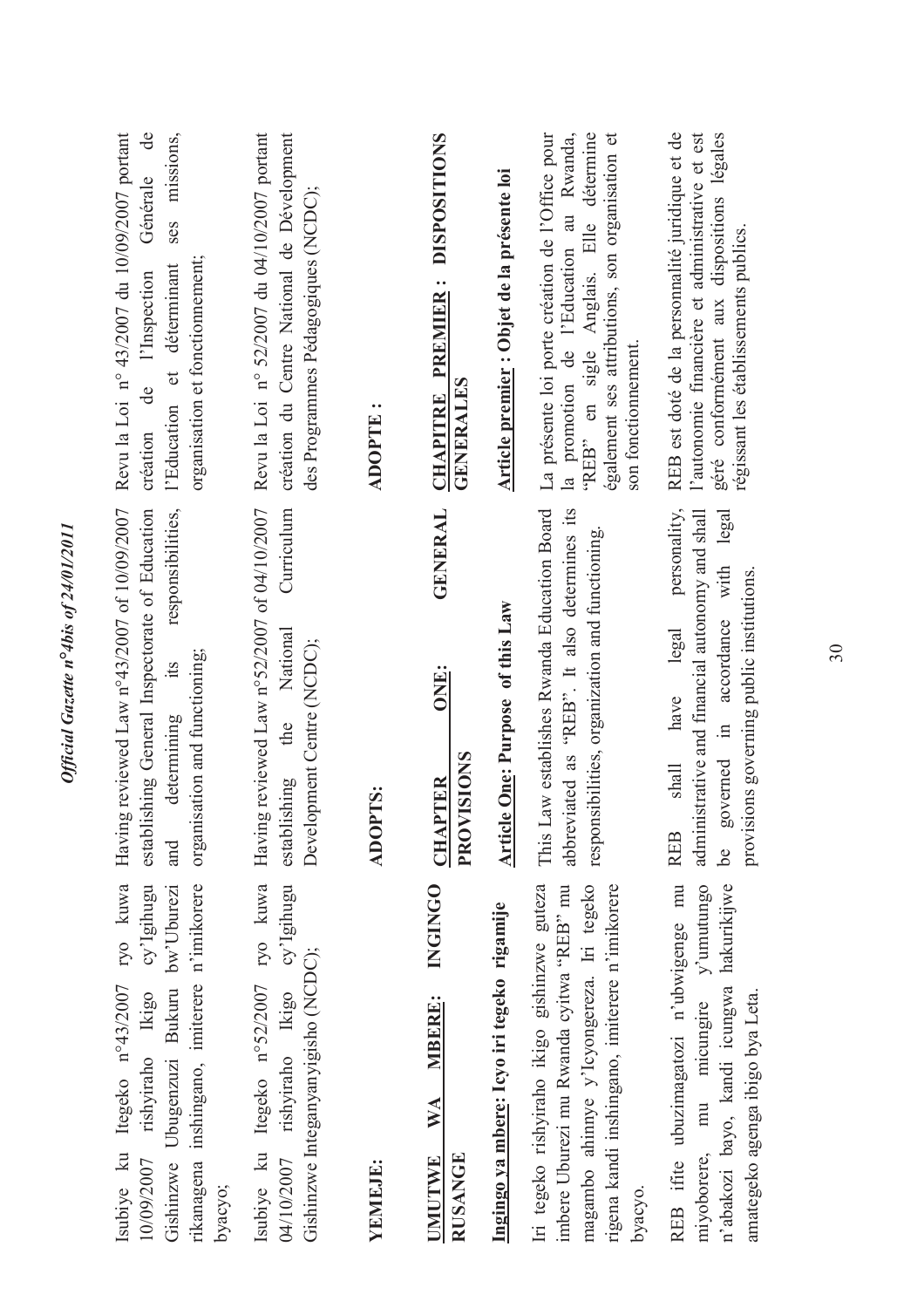| Ingingo ya 2: Icyicaro cya REB                                                                                                                                                                                                  | <b>Article 2: Head office of REB</b>                                                                                                                                                                                                                        | Article 2: Siège de REB                                                                                                                                                                                                                                                                                     |
|---------------------------------------------------------------------------------------------------------------------------------------------------------------------------------------------------------------------------------|-------------------------------------------------------------------------------------------------------------------------------------------------------------------------------------------------------------------------------------------------------------|-------------------------------------------------------------------------------------------------------------------------------------------------------------------------------------------------------------------------------------------------------------------------------------------------------------|
| Icyicaro cya REB kiri mu Mujyi wa Kigali,<br>mu<br>Umurwa Mukuru wa Repubulika y'u Rwanda.<br>hose<br>ahandi<br>Rwanda, igihe bibaye ngombwa.<br>Gishobora kwimurirwa                                                           | City, the Capital of the Republic of<br>The Head Office of REB shall be located in<br>Rwanda. It may be transferred elsewhere on the<br>Rwandan territory if deemed necessary.<br>Kigali                                                                    | Le siège de REB est établi dans la Ville de<br>peut, en cas de nécessité, être transféré en tout<br>autre lieu du territoire de la République du<br>Kigali, Capitale de la République du Rwanda. Il<br>Rwanda                                                                                               |
| REB ishobora kugira amashami ahandi hose<br>mu gihugu kugira ngo igere ku nshingano zayo,<br>byemejwe n'Iteka rya Minisitiri w'Intebe.                                                                                          | may have branches elsewhere in the<br>its mission, upon approval by a Prime<br>country if deemed necessary, in order to fulfil<br>Minister's Oder.<br><b>REB</b>                                                                                            | Pour mieux s'acquitter de sa mission, REB<br>peut, en cas de nécessité, établir des agences en<br>tout autre lieu du territoire national par Arrêté<br>du Premier Ministre.                                                                                                                                 |
| UMUTWE WA II: INSHINGANO ZA REB                                                                                                                                                                                                 | $\overline{\mathbf{C}}$<br>PTER II: RESPONSIBILITIES<br>CHAI<br><b>REB</b>                                                                                                                                                                                  | <b>CHAPITRE II: ATTRIBUTIONS DE REB</b>                                                                                                                                                                                                                                                                     |
| Ingingo ya 3: Inshingano za REB                                                                                                                                                                                                 | e 3: Responsibilities of REB<br><b>Article</b>                                                                                                                                                                                                              | Article 3 : Attributions de REB                                                                                                                                                                                                                                                                             |
| Inshingano z'ingenzi za REB ni izi zikurikira:                                                                                                                                                                                  | The main responsibilities of REB shall be the<br>following                                                                                                                                                                                                  | sont les<br>Les principales attributions de REB<br>suivantes                                                                                                                                                                                                                                                |
| politiki<br>gahunda<br>hagamijwe<br>kugeza ku banyarwanda b'ingeri zose<br>mu kugena<br>kwihutisha<br>by'uburezi<br>uburezi bufite ireme;<br>1° kugira uruhare<br>100<br>n'ibikorwa<br>$y'$ uburezi;<br>guhuza<br>$\frac{1}{2}$ | to contribute to determining education<br>to coordinate and fast track education<br>programmes and activities aimed at<br>providing to all categories of Rwandans<br>a qualitative education;<br>policy;<br>$\frac{1}{\sqrt{2}}$<br>$\overset{\circ}{\sim}$ | contribuer à la détermination de la politique<br>coordonner et accélérer la mise en œuvre<br>l'éducation en vue d'offrir à toutes les<br>$\tilde{\sigma}$<br>catégories de rwandais une éducation de<br>des programmes et activités relatifs<br>de l'éducation;<br>$\frac{1}{1}$<br>$\overset{\circ}{\sim}$ |
| gukwirakwiza<br>imfashanyigisho,<br>$\overline{u}$<br>mu<br>inyoborabarezi, imbonezamasomo<br>kugena uburyo bwo kwigisha<br>integanyanyigisho,<br>$\overline{\mathrm{a}}$<br>gutegura<br>30                                     | teaching<br>curricula,<br>guides,<br>primary,<br>methodologies and establish<br>and distribute<br>nursery,<br>materials,<br>for<br>to design<br>teaching<br>methods<br>$3^{\circ}$                                                                          | concevoir et distribuer les programmes<br>d'enseignement, les matériels didactiques,<br>méthodologies et determiner les méthodes<br>enseignants,<br>des<br>guides<br>qualité;<br>les<br>$\mathfrak{S}^{\circ}$                                                                                              |

Official Gazette n°4bis of 24/01/2011 *Official Gazette n***°***4bis of 24/01/2011*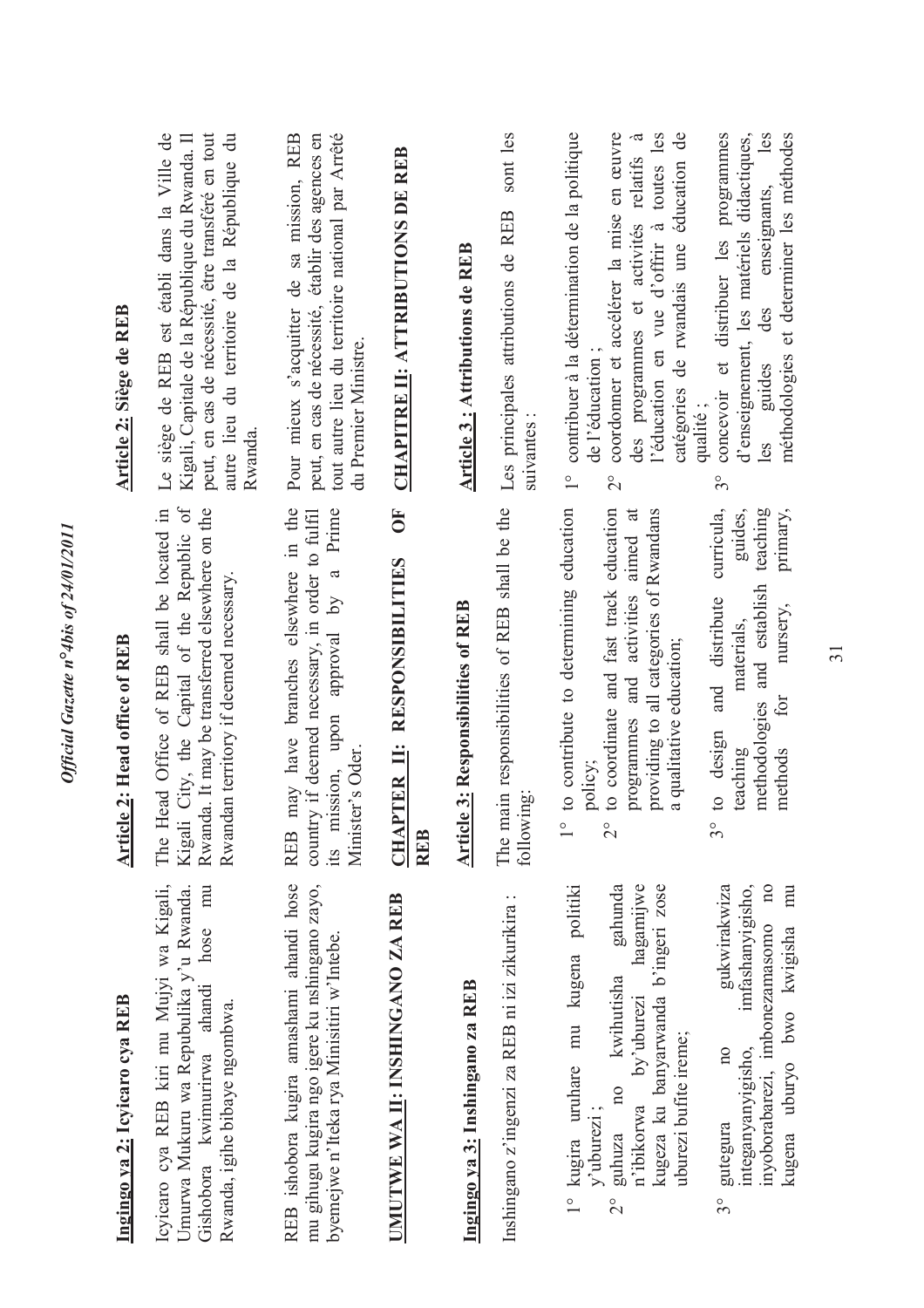|                       | secondary, specialized schools and adult<br>litteracy education in accordance with<br>the current educational development;                                | adultes en fonction du développement de<br>primaires, secondaires, spécialisées ainsi<br>d'enseignement pour les écoles maternelles,<br>que pour les centres d'alphabétisation des<br>l'éducation de pointe; |
|-----------------------|-----------------------------------------------------------------------------------------------------------------------------------------------------------|--------------------------------------------------------------------------------------------------------------------------------------------------------------------------------------------------------------|
| $\frac{1}{4}$         | to establish and monitor the distance                                                                                                                     | $\ddot{a}$<br>mettre en place et assurer le suivi<br>$\frac{1}{4}$                                                                                                                                           |
| $\mathcal{S}^{\circ}$ | to promote the use of information and<br>$\Xi$<br>technology<br>learning program<br>communication                                                         | de l'information et de communication dans<br>promouvoir l'utilisation des technologies<br>programme d'enseignement à distance<br>$\mathcal{S}^{\circ}$                                                       |
| ိ                     | to coordinate programs and activities<br>education;                                                                                                       | coordoner les programmes et les activités<br>l'éducation;<br>$\delta^{\circ}$                                                                                                                                |
|                       | their capacities and improving their<br>aimed at developing teachers, building                                                                            | renforcer leurs capacités et améliorer le<br>en vue de la promotion des enseignants,                                                                                                                         |
| $\tilde{7}^{\circ}$   | to prepare the educational standards and<br>monitor their implementation;<br>management;                                                                  | $\sigma$<br>assurer le suivi de leur mise en application ;<br>élaborer les normes de l'éducation<br>mode de leur gestion;<br>$\sqrt{2}$                                                                      |
| $8^{\circ}$           | $\overline{\mathrm{of}}$<br>to establish regulations determining<br>are<br>various levels<br>examinations<br>national<br>$\mathbb{H}$<br>conducted<br>how | de l'éducation excepté dans les écoles<br>déterminer les modalités de passation des<br>examens officiels pour les différents cycles<br>$8^{\circ}$                                                           |
|                       | and<br>and in higher<br>except in vocational<br>training<br>education,<br>technical                                                                       | et dans les institutions d'enseignement<br>d'enseignement professionnel et technique                                                                                                                         |
| $\infty$              | to coordinate programs and activities<br>related to loans and scholarships<br>learning institutions;                                                      | coordoner les programmes et les activités<br>aux<br>liés aux prêts et bourses accordés<br>supérieur;<br>$\delta$                                                                                             |
|                       | provided to higher education students;                                                                                                                    | étudiants de l'enseignement supérieur                                                                                                                                                                        |
|                       | 10° to cooperate and collaborate with other<br>regional and international institutions<br>having similar responsibilities;                                | 10° établir des relations de collaboration et de<br>agences<br>ayant les<br>autres<br>régionales et internationales<br>avec les<br>coopération                                                               |
|                       |                                                                                                                                                           | missions similaires;                                                                                                                                                                                         |

mashuri y'incuke, abanza, ayisumbuye, z'abakuze ayihariye n'ay'inyigisho z'abakuze batazi gusoma no kwandika hakurikijwe batazi gusoma no kwandika hakurikijwe mashuri y'incuke, abanza, ayisumbuye, iterambere uburezi bugezeho; terambere uburezi bugezeho; ayihariye n'ay'inyigisho

- gushyiraho no gukurikirana gahunda yo 4° gushyiraho no gukurikirana gahunda yo kwiga hakoreshejwe iya kure; kwiga hakoreshejwe iya kure;  $rac{6}{4}$ 
	- 5° guteza imbere ikoreshwa ikoreshwa ry'ikoranabuhanga mu burezi; ry'ikoranabuhanga mu burezi; imbere guteza °5

- 6° guhuza gahunda n'ibikorwa hagamijwe guteza imbere abarimu, kubongerera ubumenyi n'ubushobozi no kunoza guhuza gahunda n'ibikorwa hagamijwe guteza imbere abarimu, kubongerera no kunoza ubumenyi n'ubushobozi imicungire yabo; imicungire yabo;  $6^\circ$ 
	- 7° gutegura ibipimo ngenderwaho mu burezi no gukurikirana ishyirwa mu gutegura ibipimo ngenderwaho mu burezi no gukurikirana ishyirwa mu bikorwa ryabyo; bikorwa ryabyo ;  $\frac{1}{2}$
- 8° gushyiraho uburyo ibizamini bya Leta bikorwa mu byiciro bitandukanye by'amashuri uretse mu mashuri y'imyuga n'ubumenyingiro no mu gushyiraho uburyo ibizamini bya Leta bikorwa mu byiciro bitandukanye mashuri no mu  $y^{\dagger}$ imyuga n'ubumenyingiro mu uretse mashuri makuru; nashuri makuru; by'amashuri  $8^{\circ}$

- 9° guhuza gahunda n'ibikorwa birebana n'inguzanyo na buruse bihabwa 9° guhuza gahunda n'ibikorwa birebana bihabwa abanyeshuri biga mu mashuri makuru; abanyeshuri biga mu mashuri makuru; buruse  $na$ n'inguzanyo
- 10°gushyikirana no gukorana n'izindi nzego bihuje inshingano zo ku rwego rw'akarere u Rwanda ruherereyemo 10° gushyikirana no gukorana n'izindi nzego bihuje inshingano zo ku rwego rw'akarere u Rwanda ruherereyemo cyangwa mpuzamahanga; cyangwa mpuzamahanga;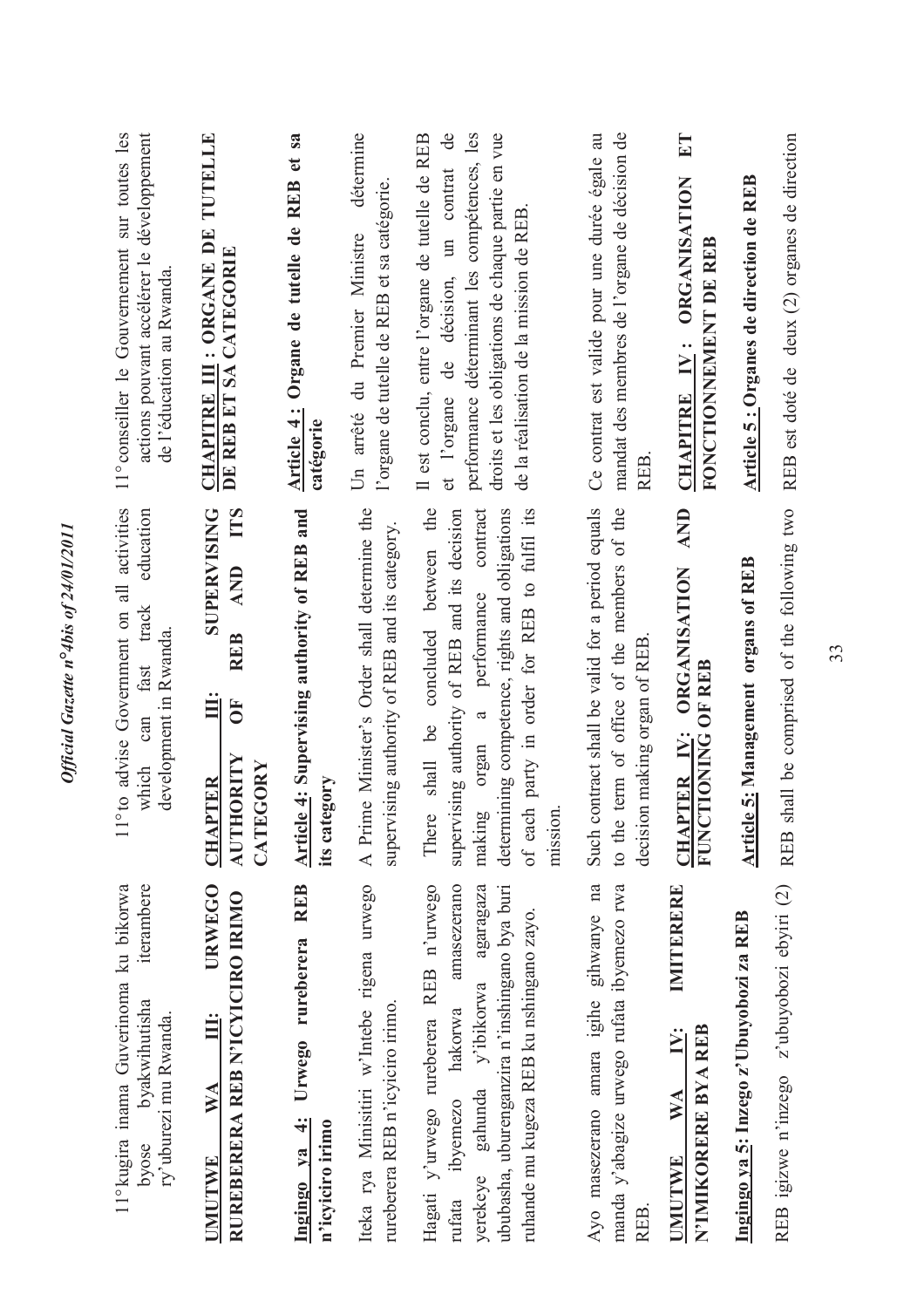| zikurikira:                                                                                                                                                                                                                            | (2) management organs:                                                                                                                                                                                                                                                | suivants:                                                                                                                                                                                                                                                               |
|----------------------------------------------------------------------------------------------------------------------------------------------------------------------------------------------------------------------------------------|-----------------------------------------------------------------------------------------------------------------------------------------------------------------------------------------------------------------------------------------------------------------------|-------------------------------------------------------------------------------------------------------------------------------------------------------------------------------------------------------------------------------------------------------------------------|
| $1^\circ \begin{array}{l} \text{Inama } y^\circ \text{Ubuyobozi;}\\ 2^\circ \end{array}$                                                                                                                                               | the Board of Directors;<br>the General Directorate.<br>$\frac{1}{2}$<br>$\frac{0}{1}$                                                                                                                                                                                 | le Conseil d'Administration;<br>la Direction Générale.<br>$\overline{c}$<br>$\overline{\phantom{a}}$                                                                                                                                                                    |
| Iteka rya Minisitiri w'Intebe rishobora kugena<br>izindi nzego za ngombwa kugira ngo REB<br>ishobore kurangiza neza inshingano zayo.                                                                                                   | A Prime Minister's Order may determine other<br>REB to fulfil its<br>relevant organs in order for<br>mission                                                                                                                                                          | Un arrêté du Premier Ministre peut déterminer<br>d'autres organes nécessaires en vue de la<br>réalisation de la mission de REB                                                                                                                                          |
| Icyiciro cya mbere: Inama y'Ubuyobozi                                                                                                                                                                                                  | Section One: Board of Directors                                                                                                                                                                                                                                       | Section première : Conseil d'Administration                                                                                                                                                                                                                             |
| Ingingo ya 6: Inama y Ubuyobozi ya REB                                                                                                                                                                                                 | Article 6: Board of Directors of REB                                                                                                                                                                                                                                  | Article 6: Conseil d'Administration de REB                                                                                                                                                                                                                              |
| ruyiyobora kandi rufata ibyemezo. Ububasha,<br>n'imikorere byayo kimwe<br>Inama y'Ubuyobozi ya REB ni rwo rwego<br>n'inshingano z'abayigize n'igihe bamara ku<br>mirimo yabo bigenwa n'Iteka rya Minisitiri<br>inshingano<br>w'Intebe. | well as the responsibilities and term of office of<br>Board of Directors of REB shall be its<br>its members shall be determined by a Prime<br>governing and decision-making organ. Its<br>competence, responsibilities and functioning as<br>Minister's Order.<br>The | compétences, attributions et fonctionnement<br>ainsi que les attributions et la durée du mandat<br>organe de direction et de prise de décisions. Ses<br>Le Conseil d'Administration de REB est son<br>de ses membres sont déterminés par Arrêté du<br>Premier Ministre. |
| Iteka rya Perezida rishyiraho abagize Inama<br>Abagize Inama y'Ubuyobozi batoranywa<br>y'Ubuyobozi harimo Perezida na Visi Perezida.<br>hakurikijwe ubushobozi n'ubuzobere.                                                            | A Presidential Order shall appoint members of<br>of Directors including the<br>Members of the Board of Directors are selected<br>Chairperson and the Deputy Chairperson.<br>on the basis of their competence and expertise.<br>Board<br>the                           | Les membres du Conseil d'Administration dont<br>par un arrêté Présidentiel. Les membres du<br>un Président et un Vice-Président sont nommés<br>Conseil d'Administration sont choisis sur base<br>de leur compétence et de leur expertise.                               |
| Nibura mirongo itatu ku ijana (30%)<br>by'abagize Inama y'Ubuyobozi bagomba kuba<br>ari abagore.                                                                                                                                       | At least thirty percent (30%) of the members of<br>the Board of Directors shall be females.                                                                                                                                                                           | Trente pour cent $(30\%)$ au moins des membres<br>sexe<br>du Conseil d'Administration sont de<br>féminin.                                                                                                                                                               |
|                                                                                                                                                                                                                                        |                                                                                                                                                                                                                                                                       |                                                                                                                                                                                                                                                                         |

Official Gazette nº4bis of 24/01/2011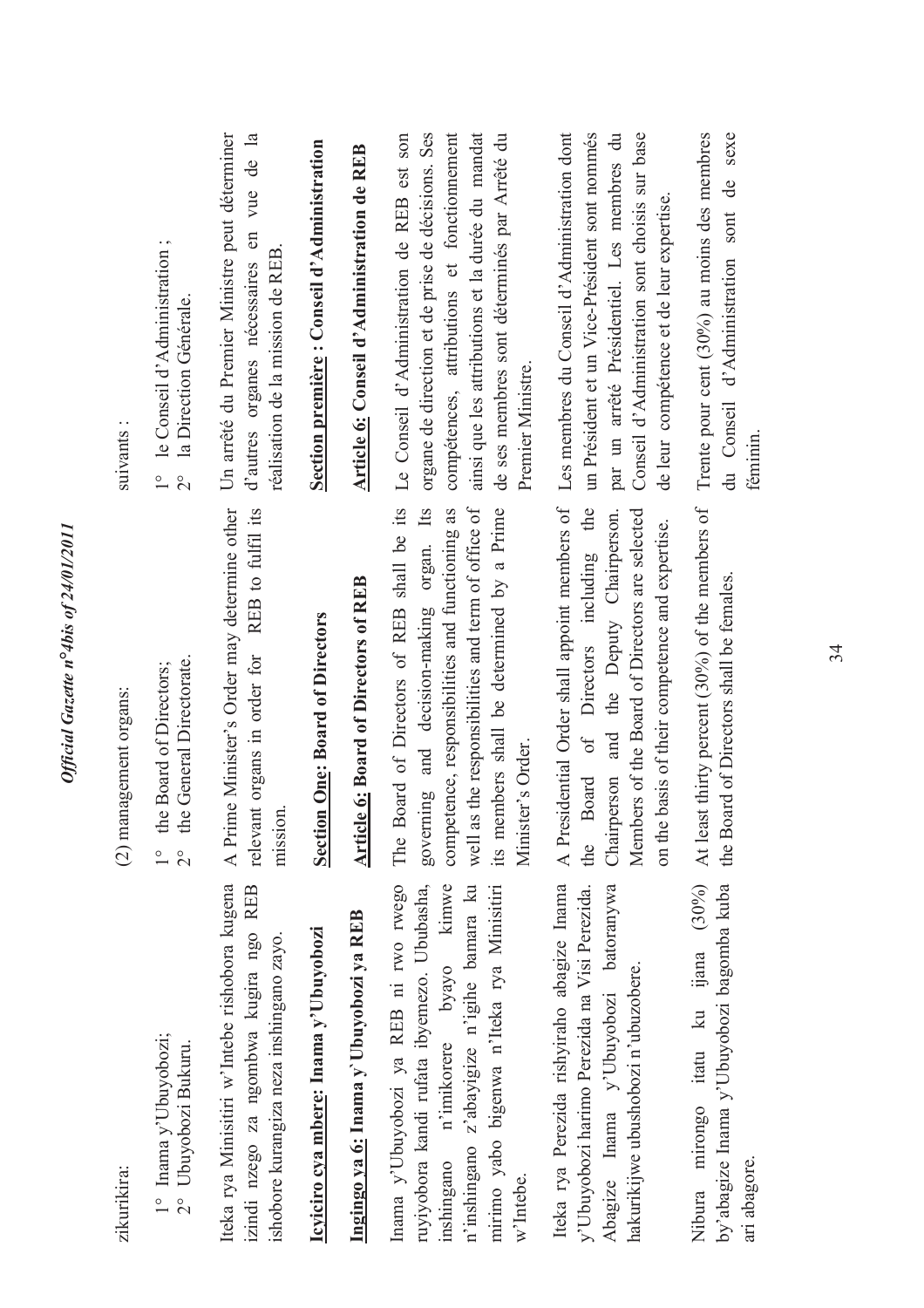| Ingingo ya 7: Ibigenerwa abagize Inama<br>y'Ubuyobozi bitabiriye inama                                                 | <b>Article 7:</b> Sitting allowances for members of<br>the Board of Directors                                                                                       | Article 7: Jetons de présence des membres<br>du Conseil d'Administration                                                                                                                                                 |
|------------------------------------------------------------------------------------------------------------------------|---------------------------------------------------------------------------------------------------------------------------------------------------------------------|--------------------------------------------------------------------------------------------------------------------------------------------------------------------------------------------------------------------------|
| Abagize Inama y'Ubuyobozi bitabiriye inama<br>z'Inama y'Ubuyobozi bagenerwa amafaranga<br>agenwa n'Iteka rya Perezida. | Members of the Board of Directors present in<br>meetings of the Board of Directors shall be<br>entitled to sitting allowances determined by a<br>Presidential Order | de jetons de<br>d'Administration<br>montant est déterminé par<br>Conseil<br>du<br>réunions<br>bénéficient<br>Conseil<br>du<br>présence dont le<br>Arrêté Présidentiel<br>d'Administration<br>présents aux<br>Les membres |
| Ingingo ya 8: Ibitabangikanywa no kuba mu<br>Nama y'Ubuyobozi                                                          | <b>Article 8:</b> Incompatibilities with membership<br>e Board of Directors<br>of the                                                                               | Article 8: Incompatibilités avec la fonction<br>de membre du Conseil d'Administration                                                                                                                                    |
| y'Ubuyobozi ntibemerewe<br>ugenerwa igihembo muri<br>gukora umurimo<br>Inama<br>Abagize<br>REB.                        | Members of the Board of Directors shall not be<br>allowed to perform any remunerated activity<br>within REB                                                         | Les membres du Conseil d'Administration ne<br>sont pas autorisés à exercer des fonctions<br>rémunérées au sein de REB                                                                                                    |
| cyabo<br>cyangwa ibigo bafitemo imigabane, gupiganira<br>Ntibemerewe kandi, haba ku giti<br>amasoko atangwa na REB.    | are also not allowed, neither individually<br>nor companies in which they hold shares, to bid<br>for tenders of REB<br>They                                         | soit<br>individuellement ou les sociétés dont ils sont<br>actionnaires, à soumissionner aux marchés du<br>sont pas non plus autorisés<br>Ils ne<br><b>REB</b>                                                            |
| Icyiciro cya 2: Ubuyobozi Bukuru                                                                                       | Section 2: General Directorate                                                                                                                                      | Section 2: Direction Générale                                                                                                                                                                                            |
| Abagize Ubuyobozi Bukuru<br>Ingingo ya 9:<br>bwa REEB                                                                  | General<br>of the<br><b>Article 9: Composition</b><br>Directorate of REB                                                                                            | Direction<br>$\mathbf{a}$<br>de<br><b>Article 9: Composition</b><br>Générale de REB                                                                                                                                      |
| <b>REB</b><br>bwa<br>bashyirwaho n'Iteka rya Perezida.<br><b>Bukuru</b><br>Ubuyobozi<br>Abagize                        | Members of the General Directorate of REB<br>be appointed by a Presidential Order.<br>shall                                                                         | Les membres de la Direction Générale de REB<br>sont nommés par arrêté présidentiel                                                                                                                                       |
| Ububasha, inshingano n'imikorere by'abagize<br>Ubuyobozi Bukuru bwa REB bigenwa n'Iteka                                | and<br>General<br>responsibilities<br>$\sigma$<br>members<br>of the<br>competence,<br>functioning<br>The                                                            | et le<br>fonctionnement des membres de la Direction<br>attributions<br>les<br>compétences,<br>Les                                                                                                                        |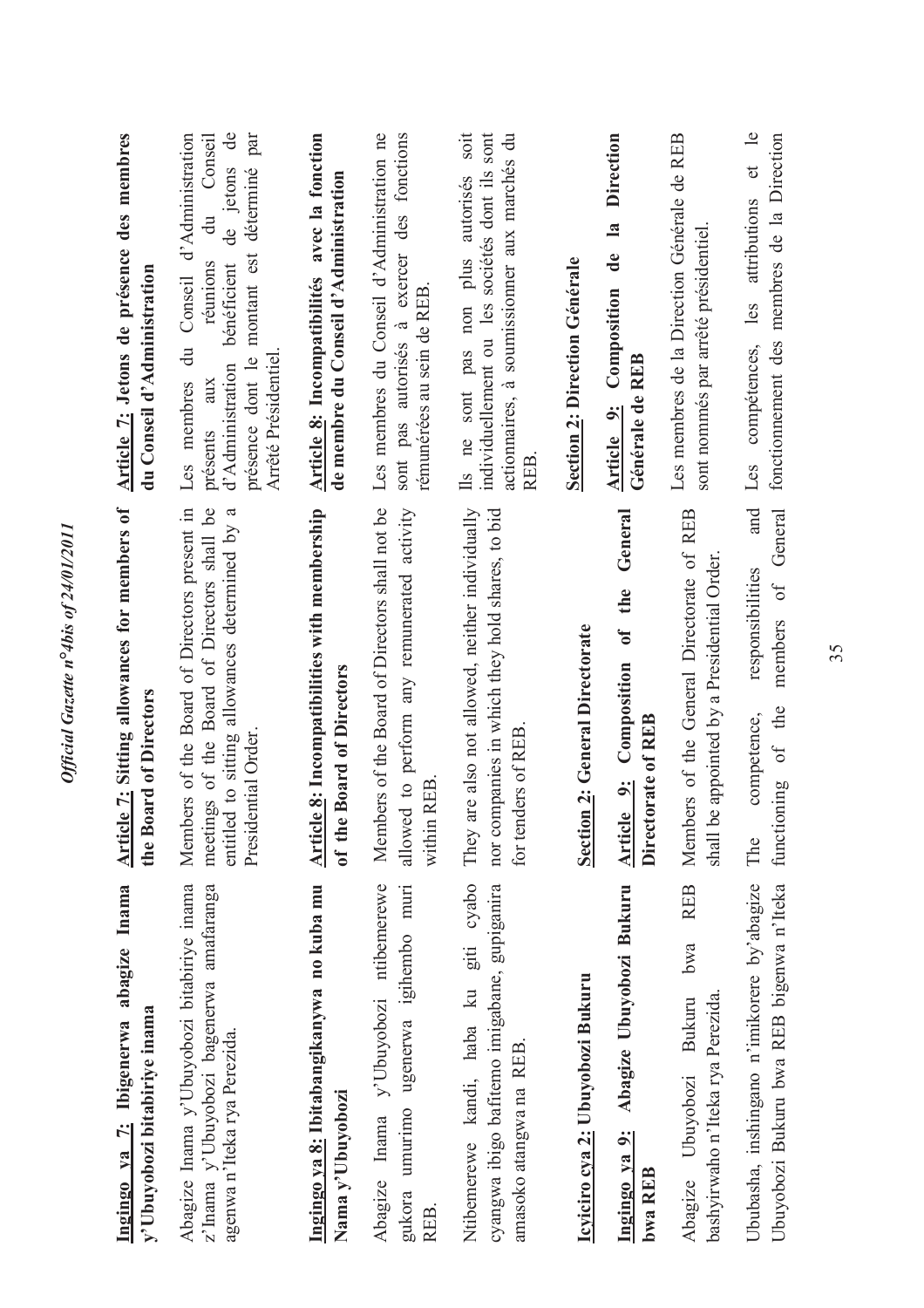| rya Minisitiri w'Intebe.                                                                                                                                    | $\boldsymbol{\beta}$<br>Directorate of REB shall be determined by<br>Prime Minister's Order                                                                                                                 | Générale de REB sont déterminés par un Arrêté<br>du Premier Ministre.                                                                                                                                                              |
|-------------------------------------------------------------------------------------------------------------------------------------------------------------|-------------------------------------------------------------------------------------------------------------------------------------------------------------------------------------------------------------|------------------------------------------------------------------------------------------------------------------------------------------------------------------------------------------------------------------------------------|
| Ingingo ya 10: Sitati igenga abakozi ba REB<br>Bukuru<br>Ubuyobozi<br>n'ibigenerwa abagize<br>n'abakozi ba REB                                              | Article 10: Statute governing staff of REB<br>General<br>benefits of members of the<br>Directorate and the staff of REB<br>and                                                                              | Article 10: Statut du personnel de REB et<br>Direction<br>avantages des membres de la<br>Générale et du personnel de REB                                                                                                           |
| Abakozi ba REB bagengwa na Sitati rusange<br>igenga Abakozi ba Leta n'inzego z'imirimo ya<br>Leta.                                                          | staff of REB shall be governed by the<br>General Statute for Rwanda Public Service.<br>The                                                                                                                  | est régi par le Statut<br>Général de la Fonction Publique Rwandaise<br>Le personnel de REB                                                                                                                                         |
| <b>Bukuru</b><br>n'abakozi ba REB biteganywa n'amategeko<br>abakozi b'ibigo bya Leta<br>abagize Ubuyobozi<br>agenga ibyo<br><b>Ibigenerwa</b><br>bagenerwa. | Benefits allocated to the members of the<br>provisions governing benefits to employees of<br>General Directorate and to the staff of REB<br>shall be determined in accordance with legal<br>public service. | Les avantages accordés aux membres de la<br>sont déterminés conformément aux dispositions<br>alloués au<br>Direction Générale de REB et à son personnel<br>personnel des établissements publics<br>légales régissant les avantages |
| imiterere<br>n'inshingano by'inzego z'imirimo za REB<br>Imikorere,<br>$\frac{1}{2}$<br>Ingingo ya                                                           | Article 11: Functioning, organization and<br>responsibilities of organs of REB                                                                                                                              | Article 11: Fonctionnement, organisation et<br>attributions des organes de REB                                                                                                                                                     |
| Imikorere, imiterere n'inshingano by inzego<br>n'Iteka rya<br>bigenwa<br>za REB<br>Minisitiri w'Intebe.<br>$z'$ imirimo                                     | responsibilities of organs of REB shall be<br>and<br>determined by a Prime Minister's Order.<br>organization<br>functioning,<br>The                                                                         | et les<br>sont<br>déteminés par arrêté du Premier Ministre.<br>attributions des organes de REB<br>Le fonctionnement, l'organisation                                                                                                |
| UMUTWE WA V: UMUTUNGO N'IMARI                                                                                                                               | CHAPTER V: PROPERTY AND FINANCE                                                                                                                                                                             | $E$ T<br>PATRIMOINE<br>$\dot{\bm{\varkappa}}$<br><b>CHAPITRE</b><br>FINANCES                                                                                                                                                       |
| <b>REB</b><br>W2<br><b>Umutungo</b><br>12:<br>n'inkomoko yawo<br>$1$<br>Ingingo                                                                             | <b>Article 12: Property of REB and its source</b>                                                                                                                                                           | Article 12: Patrimoine de REB et ses sources                                                                                                                                                                                       |
| n'ibintu<br>ugizwe<br><b>REB</b><br>wa<br>Umutungo                                                                                                          | The property of REB shall de comprised of Le patrimoine de REB comprend les biens                                                                                                                           |                                                                                                                                                                                                                                    |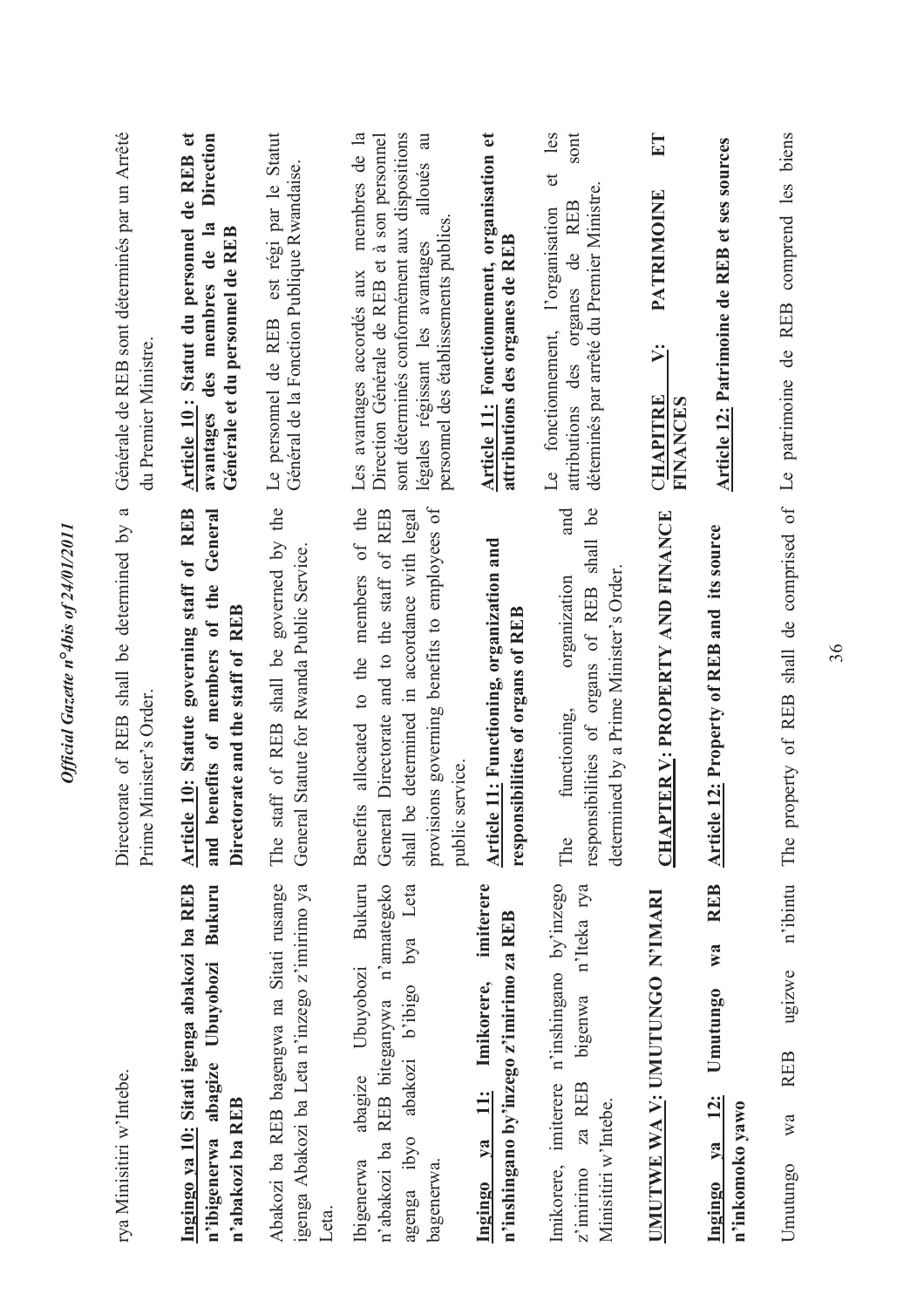| byimukanwa n'ibitimukanwa.                                                                                                                             | movables and immovables.                                                                                                                     | meubles et immeubles                                                                                                                                                   |
|--------------------------------------------------------------------------------------------------------------------------------------------------------|----------------------------------------------------------------------------------------------------------------------------------------------|------------------------------------------------------------------------------------------------------------------------------------------------------------------------|
| ibi<br>kuri<br>ukomoka<br><b>REB</b><br>Wa<br>Umutungo<br>bikurikira:                                                                                  | property of REB shall come from the<br>following sources:<br>The                                                                             | Le patrimoine de REB provient des sources<br>suivantes                                                                                                                 |
| cyangwa<br>ingengo y'imari igenerwa na Leta;<br>Leta<br>inkunga<br>$\overset{\circ}{\phantom{0}}$<br>$\overline{\mathcal{C}}$                          | the State budget allocation;<br>State or donors subsidies;<br>$\overline{\mathcal{C}}$<br>$\frac{0}{1}$                                      | $\cdot$ $\sim$<br>les subventions de l'Etat ou des donateurs<br>les dotations budgétaires de l'Etat<br>$\frac{1}{1}$<br>$\overline{C}$                                 |
| ibituruka ku mirimo ikora;<br>iz'abaterankunga;<br>$3^{\circ}$                                                                                         | Income from its services;<br>$3^{\circ}$                                                                                                     | le produit des services prestés;<br>$3^{\circ}$                                                                                                                        |
| na<br>Minisitiri ufite imari mu nshingano ze;<br>zemewe<br>inguzanyo zihabwa REB<br>inyungu ku mutungo wayo;<br>$\frac{6}{4}$<br>$\mathcal{S}^{\circ}$ | approved by the<br>Minister in charge of finance;<br>nterest from its property;<br>oans granted to REB,<br>5°<br>$\frac{9}{5}$               | les prêts accordés à REB approuvés par le<br>ses<br>dans<br>finances<br>les revenus de son patrimoine;<br>Ministre ayant les<br>$\frac{1}{4}$<br>$\mathcal{S}^{\circ}$ |
| umutungo w'ibigo byahujwe bivugwa muri<br>impano n'indagano;<br>in tegeko.<br>$\delta^{\circ}$<br>$\tilde{7}$                                          | institutions<br>public<br>provided for in this Law<br>Property of merged<br>donation and bequest;<br>$\delta^{\circ}$<br>$\tilde{7}^{\circ}$ | le patrimoine des établissements fusionnés<br>visés dans la présente loi<br>les dons et legs;<br>attributions;<br>$\delta^{\circ}$<br>$\zeta$                          |
| umutungo<br>Kwegurirwa<br><u>13:</u><br>Ingingo ya<br>$w$ 'ibigo                                                                                       | Article 13: Transfer of property of public<br>institutions                                                                                   | des<br>patrimoine<br>$\frac{1}{2}$<br>Article 13: Transfert<br>établissements publics                                                                                  |
| Imitungo yimukanwa, itimukanwa n'imyenda<br>y'ibigo bikurikira yeguriwe REB:                                                                           | Movables, immovables and liabilities of the<br>following institutions are hereby transferred to<br>REB:                                      | Les biens meubles et immeubles et le passif des<br>établissements publics ci-après sont transférés<br>à REB                                                            |
| Gishinzwe<br>cy'Igihugu<br><b>Ikigo</b><br>$\frac{1}{\sqrt{2}}$                                                                                        | General Inspectorate of Education;<br>$\frac{1}{1}$                                                                                          | 1° Inspection Générale de l'Education;                                                                                                                                 |
| Inama y'Igihugu Ishinzwe Ibizamini<br>Abanza<br>Ubugenzuzi Bukuru bw'Uburezi;<br>Mashuri<br>bya Leta mu<br>$\frac{1}{2}$                               | Examinations<br>and Secondary<br>Council for Primary<br>National<br>Rwanda<br>$\overset{\circ}{\Omega}$                                      | Conseil National des Examens Officiels<br>du degré Primaire et Secondaire;<br>$\frac{1}{2}$                                                                            |
| gishinzwe<br>Integanyanyigisho (CNDC);<br>cy'Igihugu<br>n'Ayisumbuye;<br>3° Ikigo                                                                      | National Curriculum Development<br>Centre (CNDC);<br>Education<br>$3^{\circ}$                                                                | Centre National de Développement des<br>Programmes Pédagogiques (CNDC);<br>$3^{\circ}$                                                                                 |
|                                                                                                                                                        |                                                                                                                                              |                                                                                                                                                                        |

Official Gazette n°4bis of 24/01/2011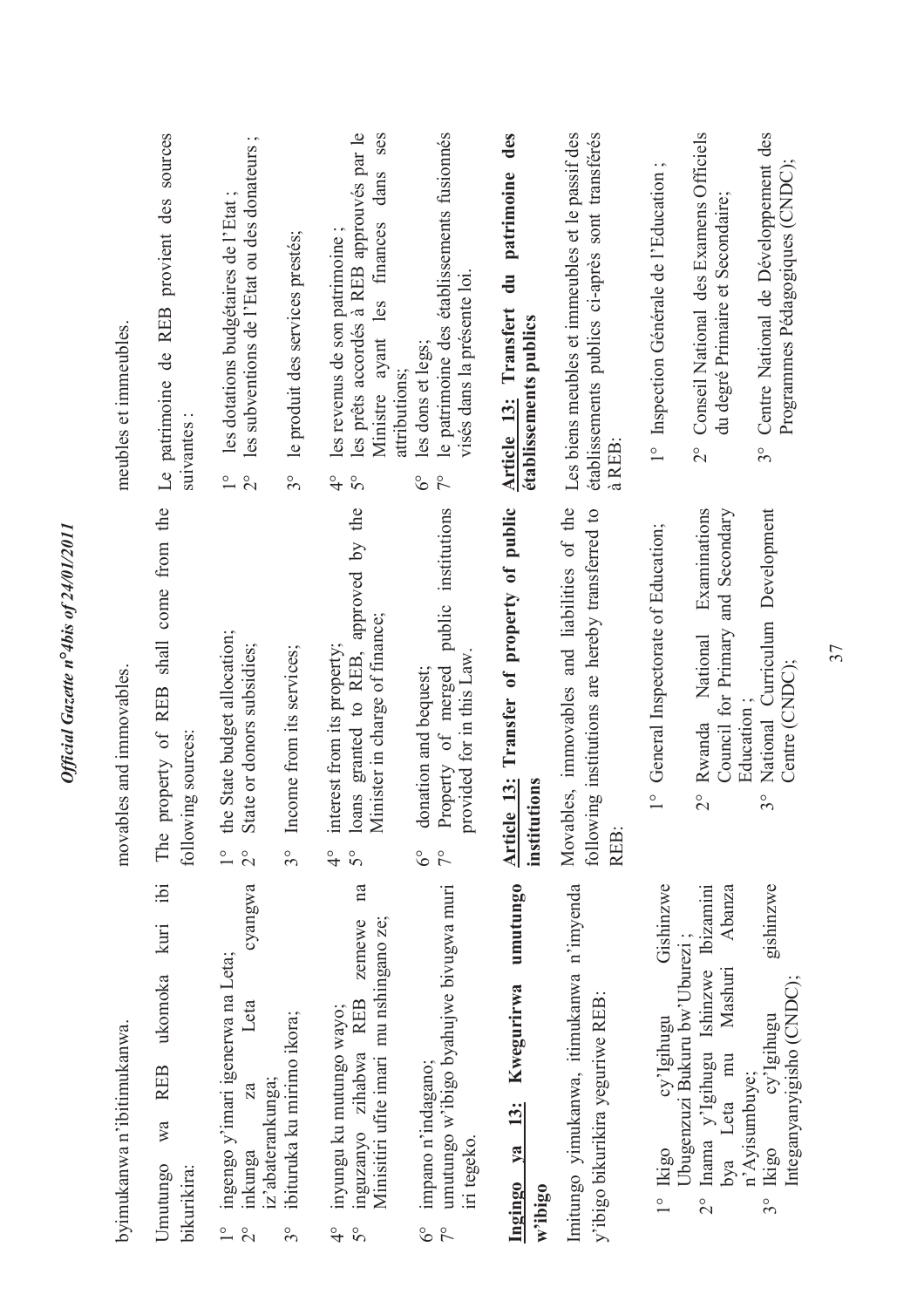| Etudiants Rwandais<br>Agence de gestion de Financement des<br>d'Enseignement Supérieur et de Gestion<br>des Bourses (SFAR).<br>aux<br>Etudes<br>$\frac{1}{4}$ | Article 14: Utilisation, gestion et audit du<br>patrimoine              | L'utilisation, la gestion et l'audit du patrimoine<br>au<br>de REB sont effectués conformément aux<br>dispositions légales en la matière. Le service<br>d'audit interne de REB transmet son rapport au<br>Conseil d'Administration avec copie<br>dirigeant de la Direction Générale de REB    | Article 15: Adoption et gestion du budget de<br><b>REB</b>          | géré<br>en la<br>Le budget de REB est adopté et<br>conformément aux dispositions légales<br>matière.      | Rapport annuel de l'exercice<br>Article 16:<br>comptable    | Dans les trois (3) mois qui suivent la fin de<br>Direction Générale de REB soumet à l'organe<br>l'exercice comptable, le dirigeant de la<br>$\frac{1}{\sqrt{2}}$<br>l'exercice comptable après son approbation par<br>de tutelle de REB le rapport annuel |
|---------------------------------------------------------------------------------------------------------------------------------------------------------------|-------------------------------------------------------------------------|-----------------------------------------------------------------------------------------------------------------------------------------------------------------------------------------------------------------------------------------------------------------------------------------------|---------------------------------------------------------------------|-----------------------------------------------------------------------------------------------------------|-------------------------------------------------------------|-----------------------------------------------------------------------------------------------------------------------------------------------------------------------------------------------------------------------------------------------------------|
| for<br>Agency<br>Financing<br>Rwanda (SFAR).<br>4° Student                                                                                                    | Article 14: Use, management and audit of<br>the property                | service shall submit a report to the Board of<br>The use, management and audit of the property<br>relevant legal provisions. REB internal audit<br>of REB shall be carried out in accordance with<br>Directors with a copy to the head of General<br>Directorate of REB                       | Article 15: Approval and management of the<br>budget of REB         | budget of REB shall be approved and<br>accordance with relevant legal<br>managed in<br>provisions.<br>The | y'umwaka Article 16: Annual financial report                | financial report to the supervising authority of<br>Within three (3) months following the closure<br>of the financial year, the head of Genaral<br>Directorate of REB shall submit the annual                                                             |
| 4° Ikigo cy'lgihugu gishinzwe Inguzanyo<br>ku Banyeshuri b'Abanyarwanda biga<br>mu Mashuri Makuru no gucunga Buruse<br>(SFAR).                                | Ingingo ya 14: Imikoreshereze, imicungire<br>n'imigenzurire by'umutungo | Imikoreshereze, imicungire n'imigenzurire<br>amategeko abigenga. Ubugenzuzi bushinzwe<br>igenzura rya buri munsi ry'imikoreshereze<br>by'umutungo wa REB bikorwa hakurikijwe<br>y'umutungo wa REB buha raporo Inama<br>uyobora<br>kopi<br>Ubuyobozi Bukuru bwa REB.<br>y'Ubuyobozi bukagenera | n'imicungire<br>Ingingo ya 15: Iyemeza<br>by'ingengo y'imari ya REB | Ingengo y'imari ya REB yemezwa kandi<br>igacungwa hakurikijwe amategeko abigenga.                         | Raporo<br><u>16:</u><br>$w$ 'ibaruramari<br>$va$<br>Ingingo | Mu mezi atatu (3) akurikira impera z'umwaka<br>w'ibaruramari, uyobora Ubuyobozi Bukuru<br>imaze<br>bwa REB ashyikiriza urwego rureberera REB<br>w'ibaruramari,<br>y'umwaka<br>raporo                                                                      |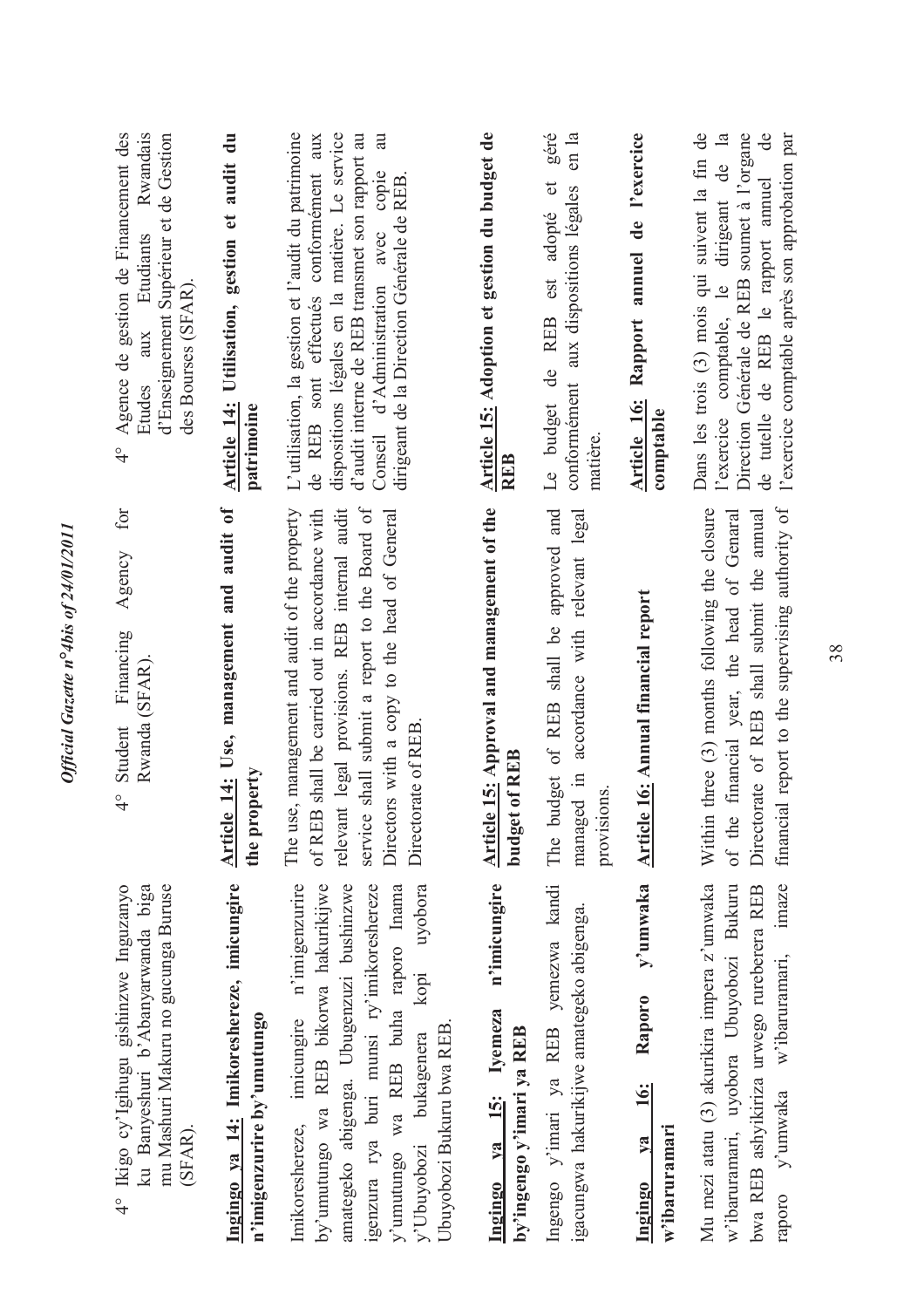| kwemezwa n'Inama y'Ubuyobozi hakurikijwe<br>$y'$ imari<br>imicungire<br>agenga<br>n'umutungo bya Leta.<br>amategeko                                                                                                           | after its approval by the Board of<br>Directors in accordance with laws governing<br>management of State finance and property.<br><b>REB</b>                                                                                                                                   | dispositions légales régissant les finances et le<br>le Conseil d'Administration conformément aux<br>patrimoine de l'Etat.                                                                                                                                                                                |
|-------------------------------------------------------------------------------------------------------------------------------------------------------------------------------------------------------------------------------|--------------------------------------------------------------------------------------------------------------------------------------------------------------------------------------------------------------------------------------------------------------------------------|-----------------------------------------------------------------------------------------------------------------------------------------------------------------------------------------------------------------------------------------------------------------------------------------------------------|
| <b>INGINGO</b><br>Z'INZIBACYUHO N'IZISOZA<br>VI:<br>WA<br>UMUTWE                                                                                                                                                              | AND<br>CHAPTER VI: TRANSITIONAL<br>FINAL PROVISIONS                                                                                                                                                                                                                            | <b>DISPOSITIONS</b><br><b>TRANSITOIRES ET FINALES</b><br>$\ddot{\phantom{1}}$<br><b>CHAPITRE</b>                                                                                                                                                                                                          |
| Ingingo ya 17: Igihe cy'inzibacyuho                                                                                                                                                                                           | <b>Article 17: Transitional period</b>                                                                                                                                                                                                                                         | <b>Article 17: Période transitoire</b>                                                                                                                                                                                                                                                                    |
| REB ihawe igihe kitarenze umwaka umwe,<br>Igazeti ya Leta ya Repubulika y'u Rwanda<br>uhereye ku munsi iri tegeko ritangarijwe mu<br>kugira ngo ibe yahuje imirimo yakorwaga<br>n'ibigo bivugwa mu ngingo ya 13 y'iri tegeko. | is given a period not exceeding one year<br>the date this law is published in the<br>Official Gazette of the Republic of Rwanda, to<br>merge the activities formerly performed by the<br>institutions referred to under Article 13 of this<br>REB <sub>i</sub><br>Law.<br>from | REB dispose d'un délai ne dépassant pas une<br>année à partir de la date de publication de la<br>présente loi au Journal Officiel de la<br>République du Rwanda, pour fusionner les<br>activités qui étaient exercées par les<br>établissements visés à l'article 13 de la présente<br>$\overline{\circ}$ |
| Ingingo ya 18: Itegurwa, isuzumwa n'itorwa<br>ry'iri tegeko                                                                                                                                                                   | and<br>consideration<br>Article 18: Drafting,<br>adoption of this Law                                                                                                                                                                                                          | et adoption<br><b>Article 18: Initiation, examen</b><br>de la présente loi                                                                                                                                                                                                                                |
| Iri tegeko ryateguwe, risuzumwa kandi ritorwa<br>mu rurimi rw'lkinyarwanda.                                                                                                                                                   | This Law was drafted, considered and adopted<br>in Kinyarwanda                                                                                                                                                                                                                 | examinée et<br>La présente loi a été initiée,<br>adoptée en Kinyarwanda                                                                                                                                                                                                                                   |
| Ingingo ya 19: Ivanwaho ry'amategeko<br>n'ingingo z'amategeko zinyuranyije n'iri<br>tegeko                                                                                                                                    | <b>Article 19: Repealing provision</b>                                                                                                                                                                                                                                         | <b>Article 19: Disposition abrogatoire</b>                                                                                                                                                                                                                                                                |
| Itegeko nº50/2006 ryo kuwa 05/10/2006<br>rishyiraho Inama y'Igihugu Ishinzwe Ibizamini<br>bya Leta mu Mashuri Abanza n'Ayisumbuye,<br>Itegeko nº19/2001 ryo kuwa 12/3/2001                                                    | Rwanda National Examinations Council for<br>Law n° 19/2001 of 12/03/2001 establishing the<br>Primary and Secondary Education, Law n°<br>05/10/2006 establishing and<br>determining the responsibilities, organisation<br>50/2006 of                                            | du 12/03/2001 portant<br>création du Conseil National des Examens<br>attributions, organisation et fonctionnement de<br>Officiels du degré Primaire et Secondaire, la<br>Loi nº 50/2006 du 05/10/2006 portant création,<br>La Loi nº 19/2001                                                              |